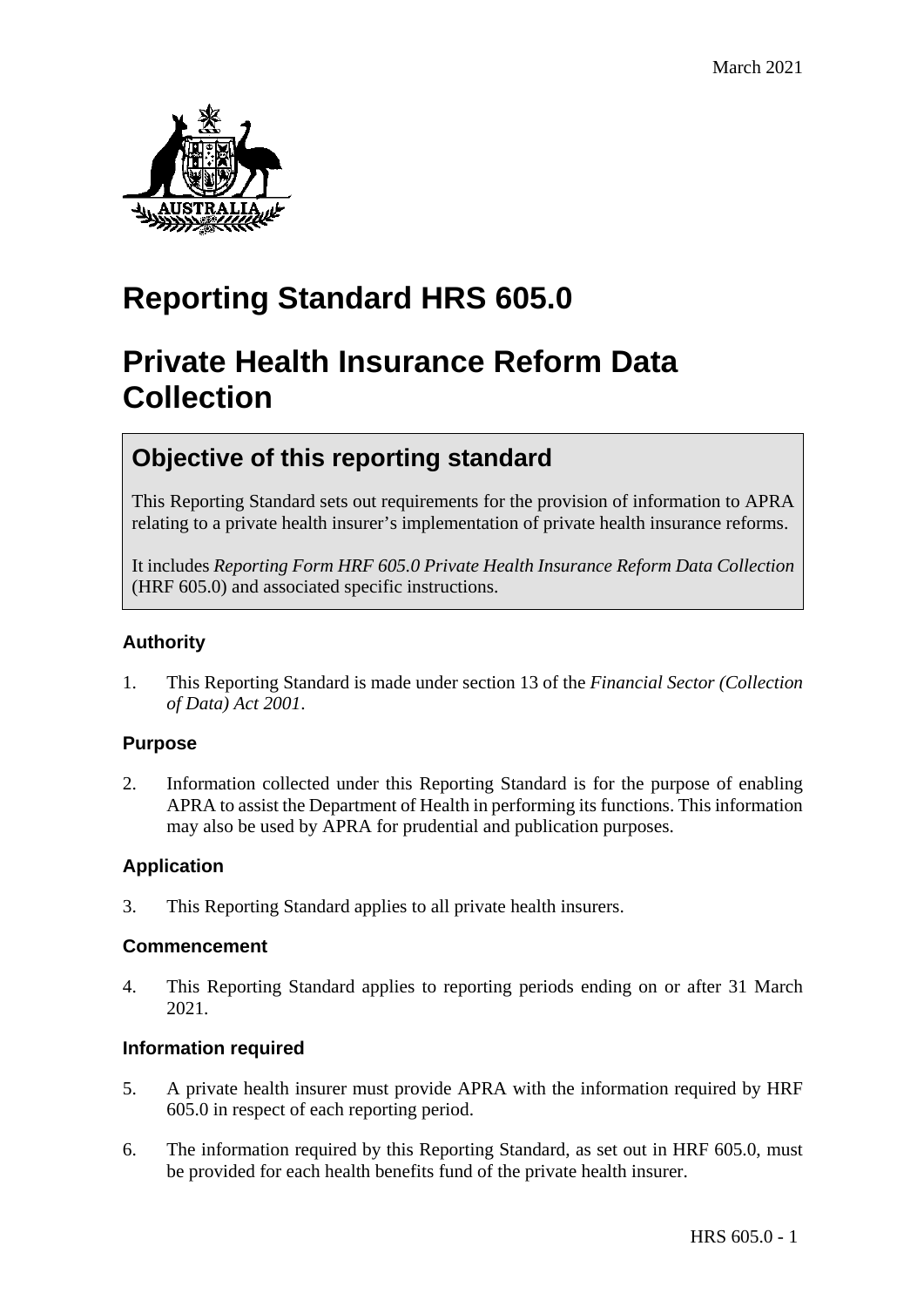### **Form and method of submission**

7. The information required by this Reporting Standard must be given to APRA in an electronic method (i.e. a web-based solution) available on APRA's website, or by a method notified by APRA, in writing, prior to submission.

### **Reporting periods and due dates**

- 8. Subject to paragraph 10 of this Reporting Standard, a private health insurer to which this Reporting Standard applies must provide the information required by this Reporting Standard in respect of each calendar quarter (i.e. the periods ending 30 September, 31 December, 31 March and 30 June).
- 9. Subject to paragraph 11 of this Reporting Standard, the information required by this Reporting Standard must be provided to APRA within 28 calendar days after the end of the reporting period to which the information relates.
- 10. APRA may change the reporting periods, or specified reporting periods, for a particular private health insurer, to require it to provide the information required by this Reporting Standard more frequently, or less frequently, having regard to:
	- (a) the particular circumstances of the private health insurer;
	- (b) the extent to which the information is required for the purposes of prudential supervision of the private health insurer; and
	- (c) the requirements of the Department of Health.
- 11. APRA may, in writing, grant a private health insurer an extension of a due date in which case the new due date will be the date specified in the notice of extension.

*Note:* For the avoidance of doubt, if the due date for a particular reporting period falls on a day other than a usual business day, a private health insurer is nonetheless required to submit the information required no later than the due date.

## **Quality control**

- 12. All information provided by a private health insurer under this Reporting Standard must be the product of systems, processes and controls that have been reviewed and tested by the appointed auditor of the private health insurer as set out in *Prudential Standard HPS 310 Audit and Related Matters*. Relevant standards and guidance statements issued by the Auditing and Assurance Standards Board provide information on the scope and nature of the review and testing required from external auditors. This review and testing must be done on an annual basis or more frequently if necessary to enable the external auditor to form an opinion on the accuracy and reliability of the information provided by a private health insurer under this Reporting Standard.
- 13. All information provided by a private health insurer under this Reporting Standard must be subject to systems, processes and controls developed by the private health insurer for the internal review and authorisation of that information. These systems, processes and controls are to assure the completeness and reliability of the information provided.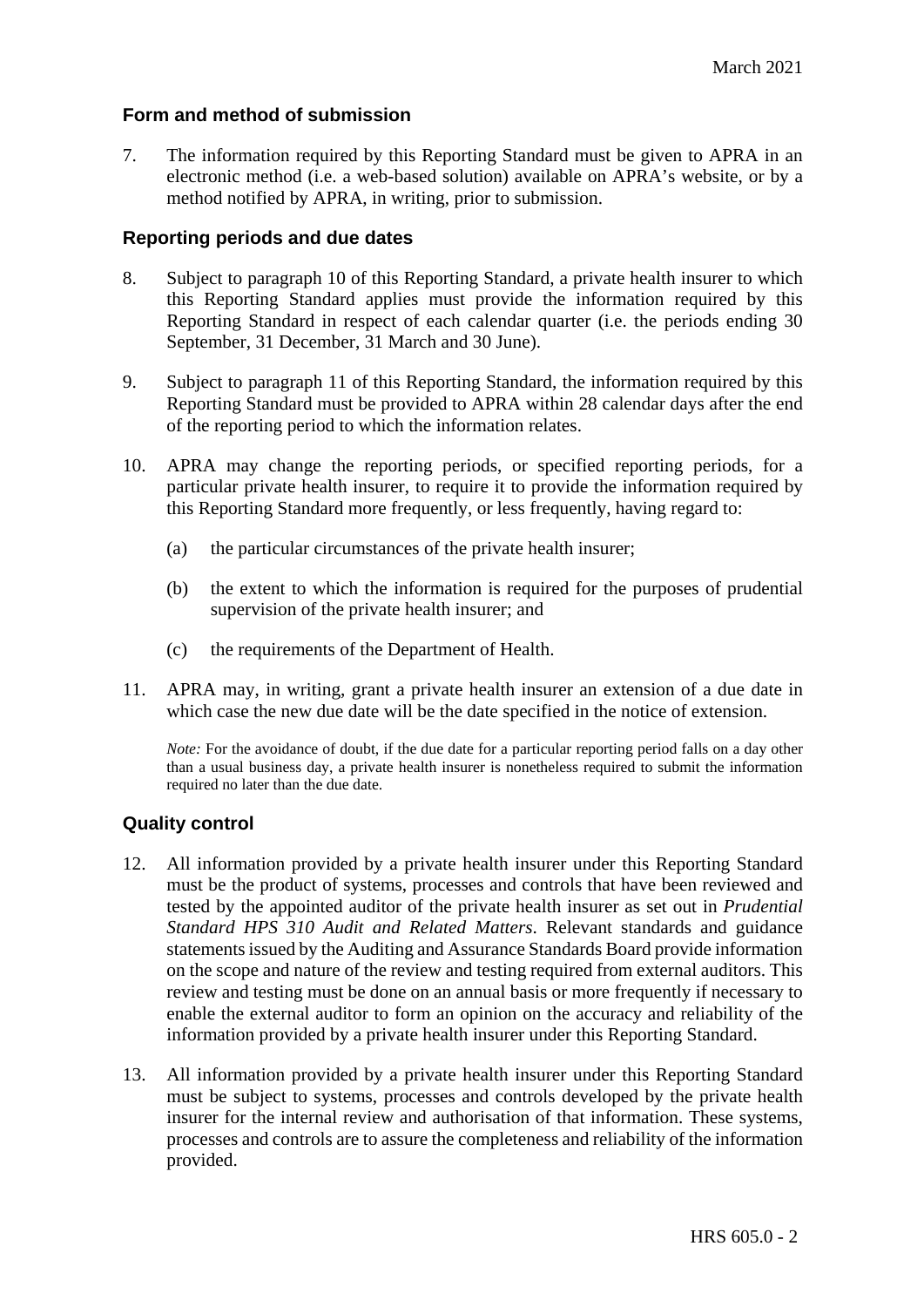### **Authorisation**

14. A person who submits the information required under this Reporting Standard must be authorised, in writing, by an officer of the private health insurer.

#### **Minor alterations to forms and instructions**

- 15. APRA may make minor variations to:
	- (a) a form that is part of this Reporting Standard, and the instructions to such a form, to correct technical, programming or logical errors, inconsistencies or anomalies; or
	- (b) the instructions to a form, to clarify the application to the form,

without changing any substantive requirement in the form or instructions.

16. If APRA makes such a variation, it must notify each private health insurer that is required to report under this Reporting Standard.

#### **Interpretation**

17. In this Reporting Standard:

*APRA* means the Australian Prudential Regulation Authority established under the *Australian Prudential Regulation Authority Act 1998.*

*due date* means the relevant due date under paragraph 9 or, if applicable, the date on a notice of extension given under paragraph 11 of this Reporting Standard.

*officer* has the meaning in the *Private Health Insurance (Prudential Supervision) Act 2015.*

*private health insurer* has the meaning in the *Private Health Insurance (Prudential Supervision) Act 2015*.

*reporting period* means a period mentioned in paragraph 8 or, if applicable, a period specified under paragraph 10 of this Reporting Standard.

- 18. Unless the contrary intention appears, a reference to an Act, Prudential Standard or Reporting Standard is a reference to the instrument as in force or existing from time to time.
- 19. Where this Reporting Standard provides for APRA to exercise a power or discretion, this power or discretion is to be exercised in writing.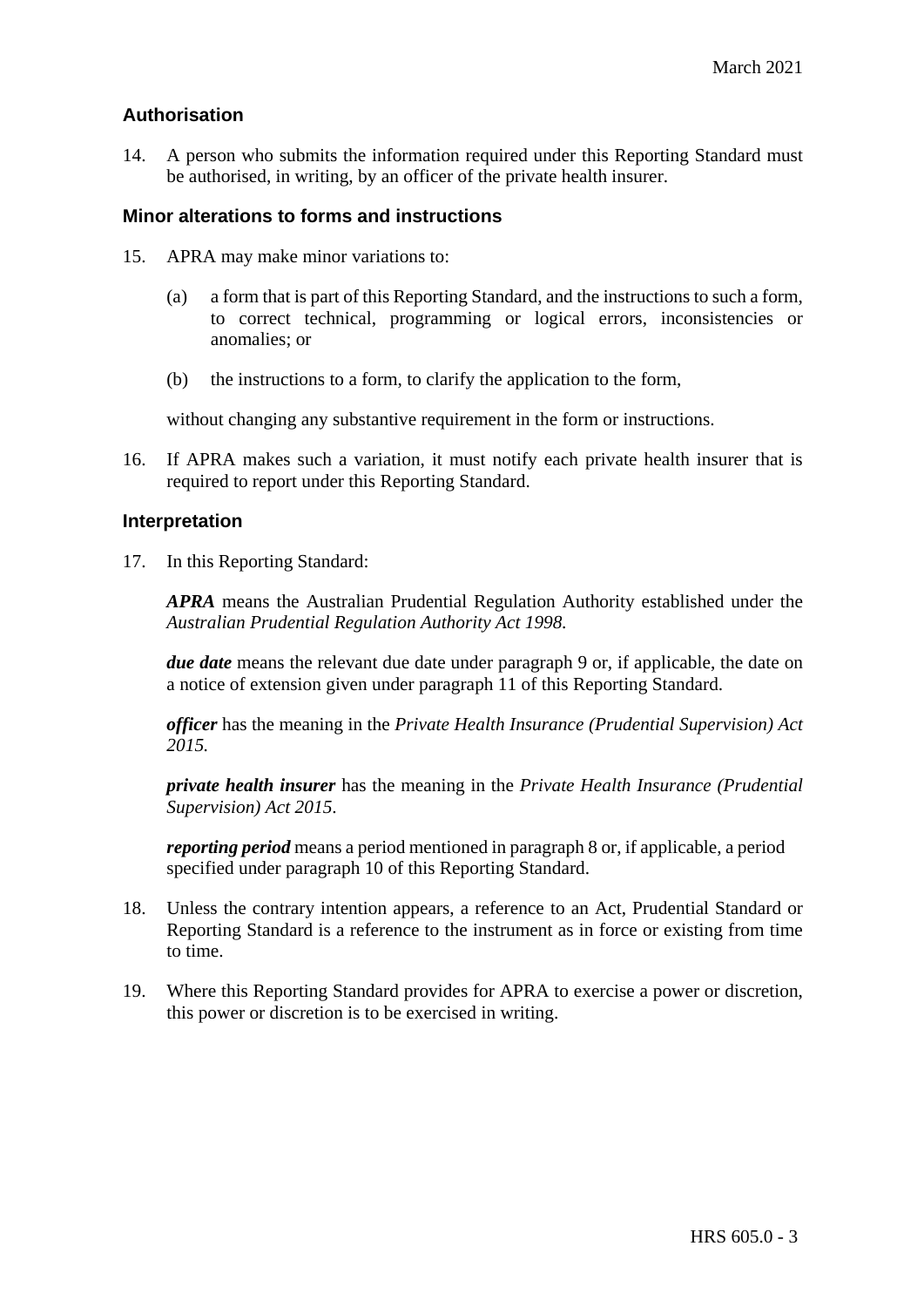March 2021

| e Waiting<br>ion Type |  |
|-----------------------|--|
|                       |  |
| ٠d                    |  |
| ᅬᆈ                    |  |

# **HRF\_605\_0: Private Health Insurance Reform Data Collection**

## **1. Movements of insured persons**

| <b>Persons</b><br><b>Movement</b><br>Count<br>(1) | <b>Sex</b><br>(2)                       | Age<br>(3) | <b>Policy Or Person Movement</b><br><b>Reason Type</b><br>(4) | <b>Private</b><br>Hospital<br><b>Insurance</b><br>Product<br><b>Tier Type</b><br>(5) | <b>Policy Treatment Type</b><br>(6)     | Geography<br>(7)          | <b>Psychiatric Care Waiting</b><br><b>Period Exemption Type</b><br>(8) |
|---------------------------------------------------|-----------------------------------------|------------|---------------------------------------------------------------|--------------------------------------------------------------------------------------|-----------------------------------------|---------------------------|------------------------------------------------------------------------|
|                                                   | Female                                  |            | Discontinued                                                  | <b>Basic</b>                                                                         | <b>General Treatment Only</b>           | <b>NSW</b>                | Used                                                                   |
|                                                   | Male                                    |            | <b>New</b>                                                    | <b>Bronze</b>                                                                        | Hospital And General Treatment Combined | <b>VIC</b>                | Not Used                                                               |
|                                                   | Other                                   |            | <b>Transfer From Another Fund</b>                             | Silver                                                                               | <b>Hospital Treatment Only</b>          | <b>QLD</b>                | Not Applicable                                                         |
|                                                   | Not Stated Or<br>Inadequately Described |            | <b>Transfer From Another Policy</b>                           | Gold<br><b>Not</b>                                                                   |                                         | <b>SA</b>                 |                                                                        |
|                                                   |                                         |            | <b>Transfer From Another State</b>                            | Applicable                                                                           |                                         | <b>WA</b>                 |                                                                        |
|                                                   |                                         |            | <b>Transfer To Another Policy</b>                             |                                                                                      |                                         | <b>TAS</b>                |                                                                        |
|                                                   |                                         |            | <b>Transfer To Another State</b>                              |                                                                                      |                                         | <b>ACT</b><br>----------- |                                                                        |
|                                                   |                                         |            |                                                               |                                                                                      |                                         | <b>NT</b>                 |                                                                        |

### **2. Insured Persons**

| <b>Insured</b><br><b>Person</b><br>Count<br>(1) | <b>Sex</b><br>(2)                       | Age<br>(3) | <b>Private</b><br><b>Hospital</b><br><b>Insurance</b><br><b>Product Tier</b><br>Type<br>(4) | <b>Policy Cover Type</b><br>(5) | <b>Policy Treatment Type</b><br>(6)               | <b>Excess Amount</b><br>(7) | Age<br><b>Based</b><br><b>Discount</b><br><b>Percent</b><br>(8) | Geography  <br>(9) | <b>Psychiatric Care Waiting<br/>Period Exemption Type</b><br>(10) |
|-------------------------------------------------|-----------------------------------------|------------|---------------------------------------------------------------------------------------------|---------------------------------|---------------------------------------------------|-----------------------------|-----------------------------------------------------------------|--------------------|-------------------------------------------------------------------|
|                                                 | Female                                  |            | Basic                                                                                       | Single                          | <b>General Treatment Only</b>                     |                             | 2%                                                              | <b>NSW</b>         | Used                                                              |
|                                                 | Male                                    |            | <b>Bronze</b>                                                                               | Family                          | <b>Hospital And General Treatment</b><br>Combined |                             | 4%                                                              | <b>VIC</b>         | Not Used                                                          |
|                                                 | Other                                   |            | Silver                                                                                      | Single Parent                   | <b>Hospital Treatment Only</b>                    |                             | 6%                                                              | QLD                | Not Applicable                                                    |
|                                                 | Not Stated Or Inadequately<br>Described |            | Gold                                                                                        | Couple                          |                                                   |                             | 8%                                                              | <b>SA</b>          |                                                                   |
|                                                 |                                         |            | <b>Not</b><br>Applicable                                                                    | Two Plus Persons No Adults      |                                                   |                             | 10%                                                             | <b>WA</b>          |                                                                   |
|                                                 |                                         |            |                                                                                             | <b>Three Plus Adults</b>        |                                                   |                             | <b>Not</b><br>Applicable                                        | <b>TAS</b>         |                                                                   |
|                                                 |                                         |            |                                                                                             |                                 |                                                   |                             |                                                                 | <b>ACT</b><br>.    |                                                                   |
|                                                 |                                         |            |                                                                                             |                                 |                                                   |                             |                                                                 | <b>NT</b>          |                                                                   |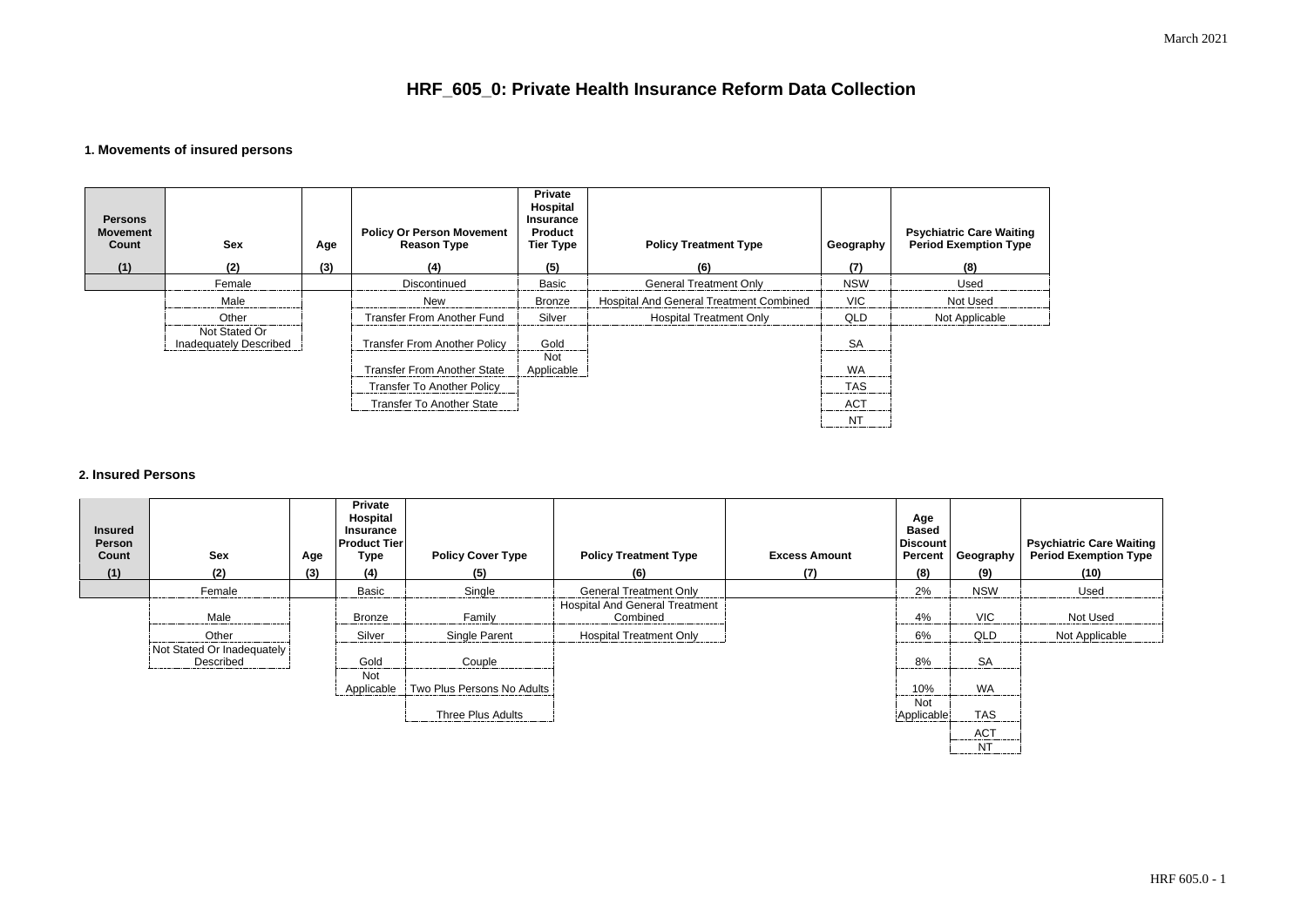March 2021

## **3. Policies**

| <b>Policy Count</b><br>(1) | <b>Private Hospital Insurance</b><br><b>Product Tier Type</b><br>(2) | <b>Policy Cover Type</b><br>(3) | <b>Policy Treatment Type</b><br>(4)                      | <b>Excess</b><br>Amount<br>(5) | Geography<br>(6) |
|----------------------------|----------------------------------------------------------------------|---------------------------------|----------------------------------------------------------|--------------------------------|------------------|
|                            | <b>Basic</b>                                                         | Single                          | <b>General Treatment Only</b>                            |                                | <b>NSW</b>       |
|                            | <b>Bronze</b>                                                        | Family                          | <b>Hospital And General</b><br><b>Treatment Combined</b> |                                | <b>VIC</b>       |
|                            | Silver                                                               | Single Parent                   | <b>Hospital Treatment</b><br>Only                        |                                | QLD              |
|                            | Gold                                                                 | Couple                          |                                                          |                                | <b>SA</b>        |
|                            | Not Applicable                                                       | Two Plus Persons No Adults      |                                                          |                                | <b>WA</b>        |
|                            |                                                                      | Three Plus Adults               |                                                          |                                | <b>TAS</b>       |
|                            |                                                                      |                                 |                                                          |                                | <b>ACT</b>       |
|                            |                                                                      |                                 |                                                          |                                | NT               |

## **4. Hospital services, benefits, fees charged, treatment days and episodes**

| <b>Services</b><br>Count<br>(1) | <b>Benefits</b><br>Paid<br>(2) | <b>Fees</b><br><b>Charged</b><br>Amount Amount<br>(3) | Treatment<br><b>Days</b><br><b>Count</b> | <b>Episode</b><br>Count | Age<br>(6) | <b>Hospital and</b><br><b>Hospital Substitute</b><br><b>Treatment Type</b> | <b>Psychiatric</b><br>Care<br>(8) | Indicator Geography<br>(9)       | <b>Admission Type</b><br>(10) | <b>Hospital Type</b><br>(11) | <b>Private Hospital</b><br><b>Type</b><br>(12) | Length Of<br><b>Treatment Type</b><br>(13) | <b>Psychiatric Care</b><br><b>Waiting Period</b><br><b>Exemption Type</b><br>(14) |
|---------------------------------|--------------------------------|-------------------------------------------------------|------------------------------------------|-------------------------|------------|----------------------------------------------------------------------------|-----------------------------------|----------------------------------|-------------------------------|------------------------------|------------------------------------------------|--------------------------------------------|-----------------------------------------------------------------------------------|
|                                 |                                |                                                       | (4)                                      | (5)                     |            | (7)                                                                        |                                   |                                  |                               |                              |                                                |                                            |                                                                                   |
|                                 |                                |                                                       |                                          |                         |            | <b>Medical Services</b>                                                    | Yes                               | <b>NSW</b>                       | <b>First Admission</b>        | <b>Public Hospital</b>       | Day                                            | Overnight                                  | Used                                                                              |
|                                 |                                |                                                       |                                          |                         |            | Other                                                                      | No                                | <b>VIC</b>                       | <b>Subsequent Admission</b>   | <b>Private Hospital</b>      | Not Day                                        | Day                                        | Not Used                                                                          |
|                                 |                                |                                                       |                                          |                         |            |                                                                            |                                   |                                  |                               | Hospital                     |                                                |                                            |                                                                                   |
|                                 |                                |                                                       |                                          |                         |            | Prosthetics                                                                |                                   | QLD                              | Not Applicable                | Substitute                   | Not Applicable                                 | Not Applicable                             | Not Applicable                                                                    |
|                                 |                                |                                                       |                                          |                         |            | Hospital Cover Travel<br>And Accommodation                                 |                                   | <b>SA</b>                        |                               | Not Hospital                 |                                                |                                            |                                                                                   |
|                                 |                                |                                                       |                                          |                         |            | Not Applicable                                                             |                                   | <b>WA</b>                        |                               |                              |                                                |                                            |                                                                                   |
|                                 |                                |                                                       |                                          |                         |            |                                                                            |                                   | <b>TAS</b><br>-----------        |                               |                              |                                                |                                            |                                                                                   |
|                                 |                                |                                                       |                                          |                         |            |                                                                            |                                   | <b>ACT</b><br>------------------ |                               |                              |                                                |                                            |                                                                                   |
|                                 |                                |                                                       |                                          |                         |            |                                                                            |                                   | <b>NT</b>                        |                               |                              |                                                |                                            |                                                                                   |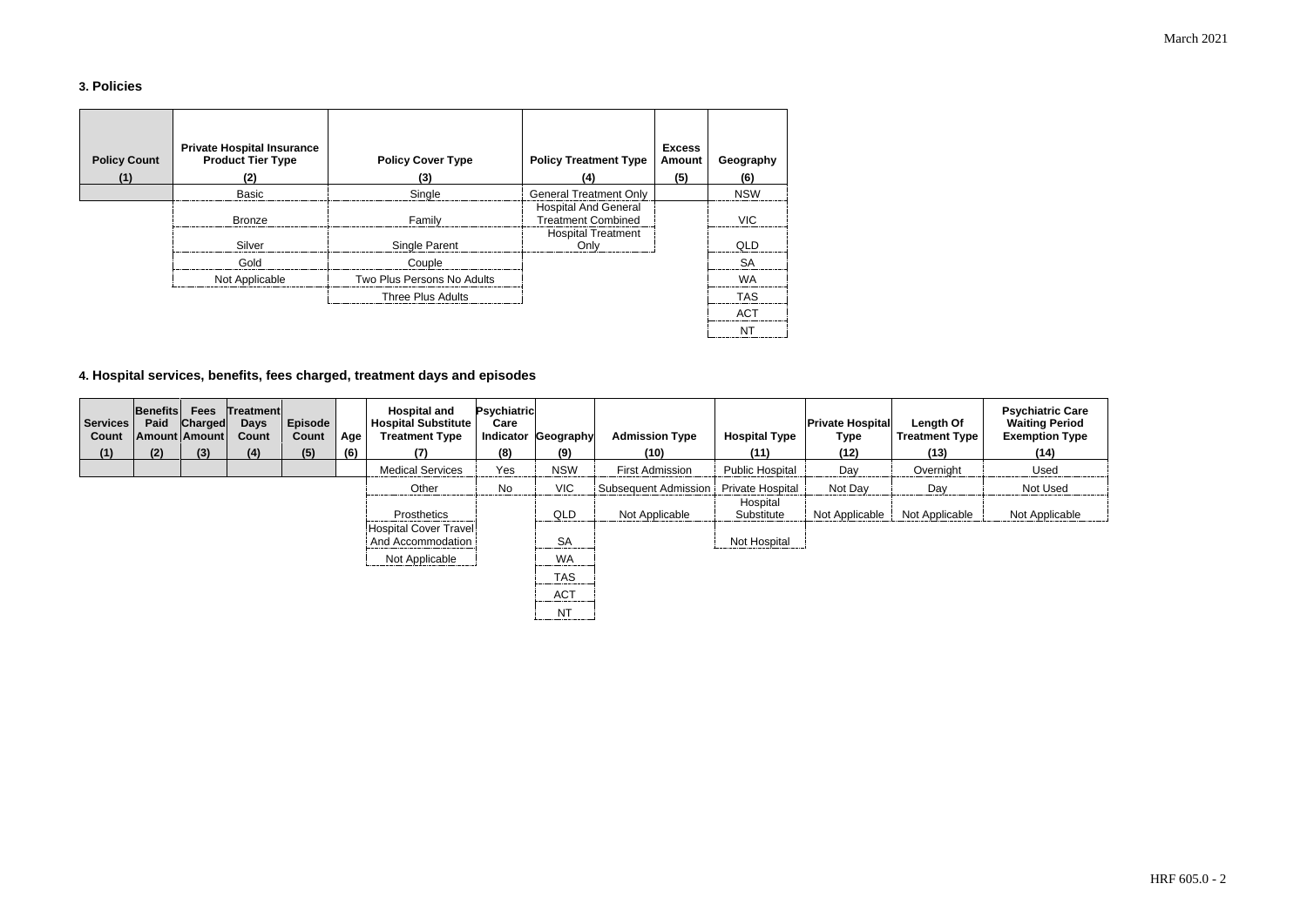# **Reporting Form HRF 605.0**

# **Private Health Insurance Reform Data Collection**

## **Instruction Guide**

This instruction guide is designed to assist in the completion of *Reporting Form HRF 605.0 Private Health Insurance Reform Data Collection* (HRF 605.0). This form collects information on a private health insurer's (PHI's) implementation of the Government's private health insurance reforms announced in October 2017.

## **General directions and notes**

## **Reporting entity**

HRF 605.0 must be completed by all PHIs for each health benefits fund of the PHI.

## **Reporting period**

This form is to be completed in respect of each calendar quarter (i.e. the periods ending 30 September, 31 December, 31 March and 30 June).

### **Unit of measurement**

This form must be completed in whole Australian dollars (no decimal place).

## **Definitions**

Terms highlighted in *bold italics* indicate that the definition is provided in these instructions.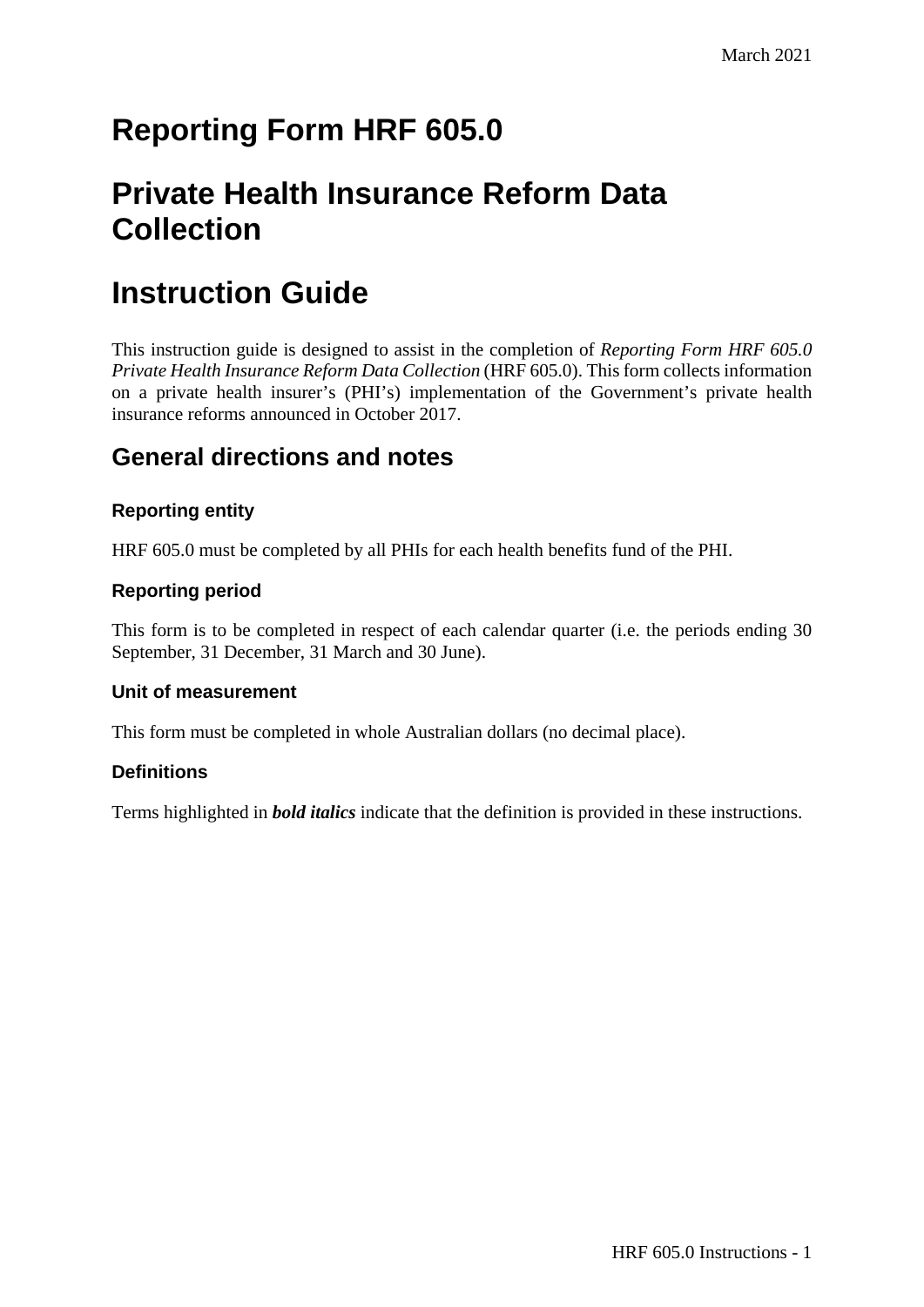| Age                                                                               | Means the age of the insured person at the date of treatment, or where no<br>treatment is provided, the age of the person at the end of the <i>reporting</i><br>period.                                                                                                                                                                                                                                                                                                                                                                                                                                                                                                                                                                                                                                                                                                                                                                                                                                                                                                                                                                                                                                                         |
|-----------------------------------------------------------------------------------|---------------------------------------------------------------------------------------------------------------------------------------------------------------------------------------------------------------------------------------------------------------------------------------------------------------------------------------------------------------------------------------------------------------------------------------------------------------------------------------------------------------------------------------------------------------------------------------------------------------------------------------------------------------------------------------------------------------------------------------------------------------------------------------------------------------------------------------------------------------------------------------------------------------------------------------------------------------------------------------------------------------------------------------------------------------------------------------------------------------------------------------------------------------------------------------------------------------------------------|
|                                                                                   | Where an insured person changes age during an episode:                                                                                                                                                                                                                                                                                                                                                                                                                                                                                                                                                                                                                                                                                                                                                                                                                                                                                                                                                                                                                                                                                                                                                                          |
|                                                                                   | a) the episode is to be reported in the age that the episode was<br>finalised;<br>b) the days and benefits are to be reported for the age in which they<br>were incurred (e.g. a 20 day episode with an accommodation cost<br>of \$200 per day, where the insured person turned 50 on day 4, is<br>reported as: 1 episode under 50-54, 3 days under 45-49 and 17<br>days under 50-54, \$600 under 45-49 and \$3,400 under 50-54)<br>Note: apportionment of benefits by the number of days in each<br>age only relates to the case where the treatment covers more than<br>one age, for example an invoice is received for accommodation<br>for a period where the person had a number of days in one age<br>group and a number of days in another age group. In the case<br>where individual treatments are paid during a single episode<br>where the person moves from one age group to another the<br>benefits paid for those treatments should be reported against the<br>age of the person as at the date of the treatment. Do not sum all<br>benefits paid over an episode spanning two age groups and then<br>apportion them over the age groups; and<br>c) services are reported under the age at the date of treatment. |
| Age Based                                                                         | Means the age based discount percentage applicable.                                                                                                                                                                                                                                                                                                                                                                                                                                                                                                                                                                                                                                                                                                                                                                                                                                                                                                                                                                                                                                                                                                                                                                             |
| Discount<br>Percentages                                                           | If an age based discount of 2% applies, report 2%.<br>If an age based discount of 4% applies, report 4%.                                                                                                                                                                                                                                                                                                                                                                                                                                                                                                                                                                                                                                                                                                                                                                                                                                                                                                                                                                                                                                                                                                                        |
|                                                                                   | If an age based discount of 6% applies, report $6\%$ .                                                                                                                                                                                                                                                                                                                                                                                                                                                                                                                                                                                                                                                                                                                                                                                                                                                                                                                                                                                                                                                                                                                                                                          |
|                                                                                   | If an age based discount of 8% applies, report 8%.                                                                                                                                                                                                                                                                                                                                                                                                                                                                                                                                                                                                                                                                                                                                                                                                                                                                                                                                                                                                                                                                                                                                                                              |
|                                                                                   | If an age based discount of 10% applies, report 10%.<br>If an age based discount does not apply, report Not Applicable.                                                                                                                                                                                                                                                                                                                                                                                                                                                                                                                                                                                                                                                                                                                                                                                                                                                                                                                                                                                                                                                                                                         |
| <b>Basic</b> (private<br>hospital insurance<br><i>product tier type)</i>          | Means a health insurance policy (policy) that:<br>a) covers <i>hospital treatment</i> ;<br>covers at least the treatments in all of the clinical categories<br>b)<br>indicated for a basic policy in Schedule 4 of the Private Health<br><i>Insurance (Complying Product) Rules 2015; and</i><br>is not a <i>Gold</i> , <i>Silver</i> , or <i>Bronze</i> policy.<br>C)                                                                                                                                                                                                                                                                                                                                                                                                                                                                                                                                                                                                                                                                                                                                                                                                                                                          |
| <b>Bronze</b> ( <i>private</i><br>hospital insurance<br><i>product tier type)</i> | Means a policy that:<br>a) covers <i>hospital treatment</i> ;<br>covers at least the treatments in all of the clinical categories<br>b)<br>indicated for a bronze policy in Schedule 4 of the Private Health<br><i>Insurance (Complying Product) Rules 2015; and</i><br>c) is not a <b>Gold</b> or <b>Silver</b> policy.                                                                                                                                                                                                                                                                                                                                                                                                                                                                                                                                                                                                                                                                                                                                                                                                                                                                                                        |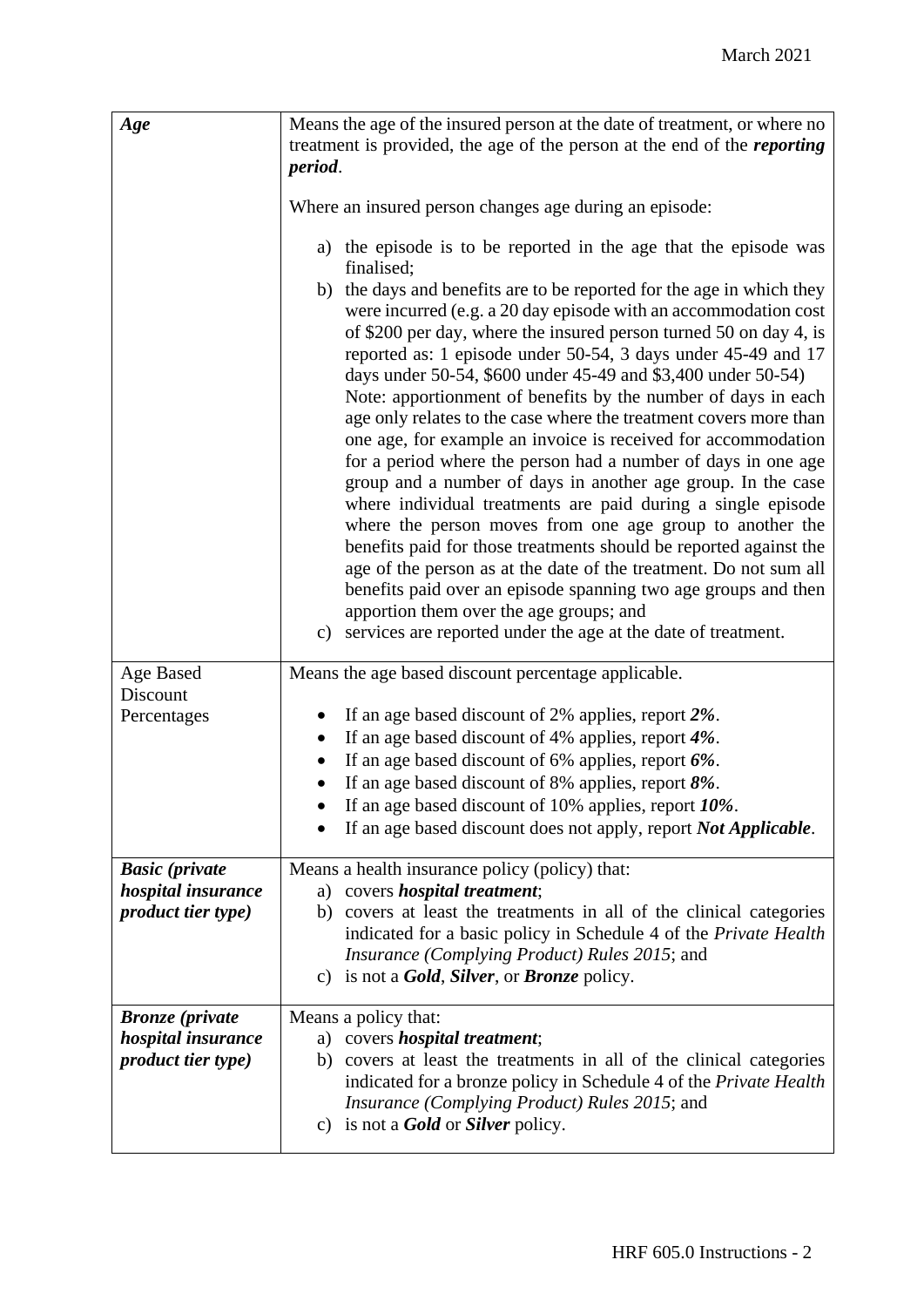| Couple (policy<br>cover type)                         | Means a policy under which two adults are insured (and no-one else).                                                                                                                                                                                                                                                                                                                                                                                                                                                                                         |
|-------------------------------------------------------|--------------------------------------------------------------------------------------------------------------------------------------------------------------------------------------------------------------------------------------------------------------------------------------------------------------------------------------------------------------------------------------------------------------------------------------------------------------------------------------------------------------------------------------------------------------|
| Day (length of<br>treatment type)                     | Means the treatment is one day only.                                                                                                                                                                                                                                                                                                                                                                                                                                                                                                                         |
| Day (private<br>hospital type)                        | Means a private hospital that is not licensed or otherwise permitted to<br>provide treatment that includes part of an overnight stay at a hospital.                                                                                                                                                                                                                                                                                                                                                                                                          |
| <b>Discontinued</b><br>(policy or person<br>movement) | Means policies and insured persons leaving the health fund. Represents<br>the balancing item for the aggregate fund coverage from one quarter to<br>the next. This includes:                                                                                                                                                                                                                                                                                                                                                                                 |
|                                                       | deaths (decrease in insured persons, not necessarily policies);<br>and<br>suspended policies, where they are not included in the coverage<br>count for risk equalisation purposes.                                                                                                                                                                                                                                                                                                                                                                           |
| <b>Excess Amount</b>                                  | Means an amount of money a policy holder agrees to pay before private<br>health insurance benefits are payable. An excess amount may be<br>capped at a total amount for the year.                                                                                                                                                                                                                                                                                                                                                                            |
|                                                       | For taxation purposes those taxpayers who would be subject to the<br>Medicare Levy Surcharge are exempted if they have a <i>hospital</i><br><i>treatment</i> policy with an <i>excess amount</i> no greater than \$750 for a<br>policy covering a single person or an excess amount no greater than<br>\$1,500 for a policy covering more than one person.                                                                                                                                                                                                   |
|                                                       | Excess policies includes all policy holders who contribute to <i>hospital</i><br><i>treatment</i> policies under which an agreed, <i>excess</i> amount is paid by the<br>policy holder for <i>hospital treatment</i> and/or <i>general treatment</i> services,<br>reducing the benefit otherwise payable in exchange for lower premium<br>costs.                                                                                                                                                                                                             |
|                                                       | <i>Excess amount</i> (front-end deductible)<br>An excess amount is an amount of money a policy holder agrees to pay<br>for a hospital stay before health fund benefits are payable. For example,<br>if a policy has an <i>excess amount</i> of \$200, the insured person will be<br>required to pay the first \$200 of the hospital costs if they go to hospital<br>as a private patient. An excess amount could apply every time the<br>insured person goes to hospital in a year, or it may be capped at a total<br>amount that will be paid in each year. |
| <b>Family</b> (policy<br>cover type)                  | Means a policy under which three or more people are insured, only two<br>of whom are adults.                                                                                                                                                                                                                                                                                                                                                                                                                                                                 |
| Female (sex)                                          | Means persons who have female or predominantly feminine biological<br>characteristics, or female sex assigned at birth.                                                                                                                                                                                                                                                                                                                                                                                                                                      |
| <b>General Treatment</b>                              | Has the meaning given by the Private Health Insurance Act 2007 (PHI<br>Act).                                                                                                                                                                                                                                                                                                                                                                                                                                                                                 |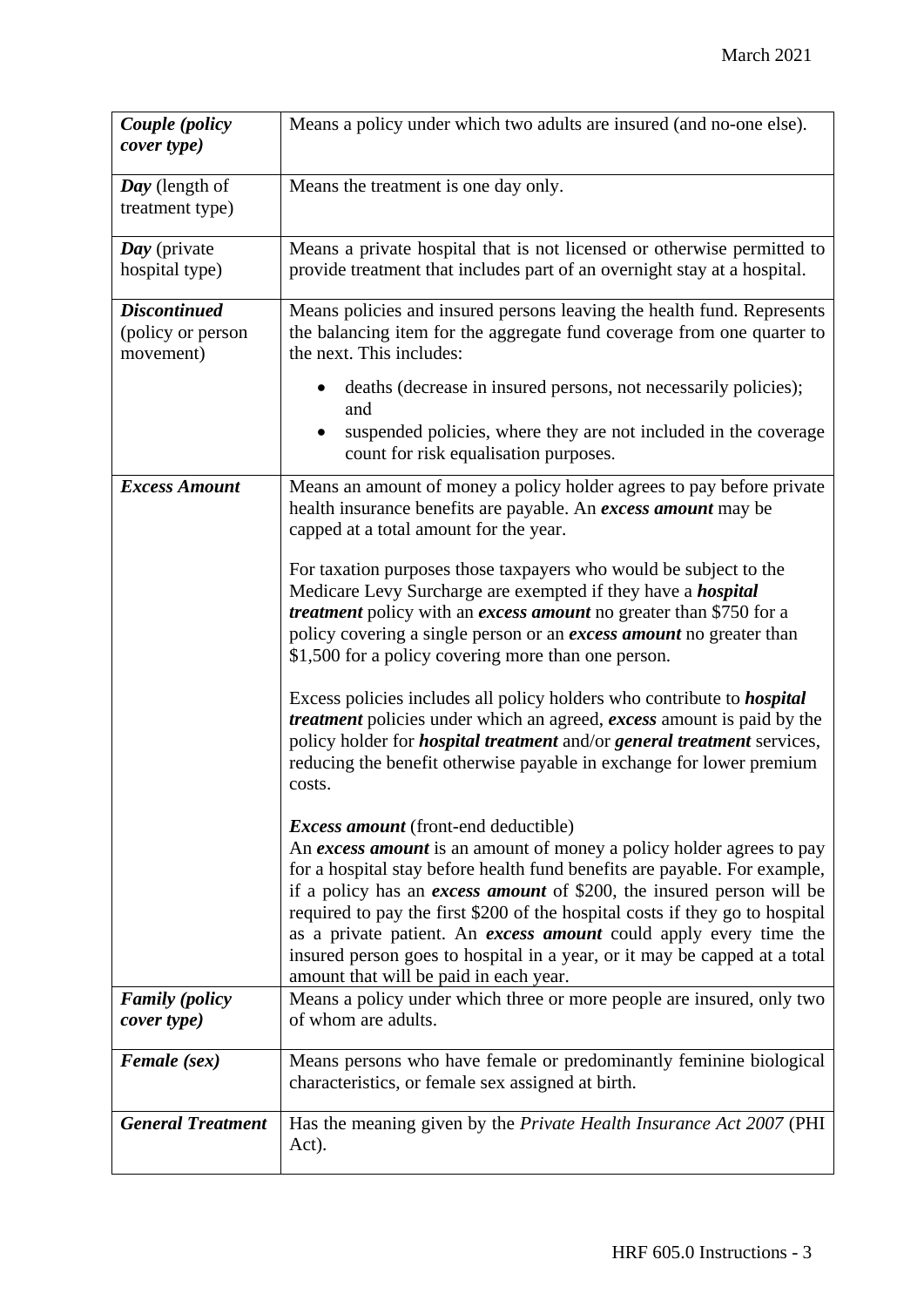| <b>General Treatment</b><br><b>Only</b> (policy<br><i>treatment type)</i>                                                     | Means a policy that does not cover <i>hospital treatment</i> or hospital-<br>substitute treatments.                                                                                                                                                                                                                                                                                                                                                                    |
|-------------------------------------------------------------------------------------------------------------------------------|------------------------------------------------------------------------------------------------------------------------------------------------------------------------------------------------------------------------------------------------------------------------------------------------------------------------------------------------------------------------------------------------------------------------------------------------------------------------|
| Gold (private<br>hospital insurance<br>product tier type)                                                                     | Means a policy that:<br>a) covers <i>hospital treatment</i> ; and<br>b) covers the treatments in all of the clinical categories indicated for<br>a gold policy in Schedule 4 of the Private Health Insurance<br>(Complying Product) Rules 2015.                                                                                                                                                                                                                        |
| <b>Hospital Cover</b><br><b>Travel And</b><br><b>Accommodation</b><br>(hospital and<br>hospital substitute<br>treatment type) | Means accommodation expenses for a parent/partner to accompany a<br>patient who is an in-patient of a public or private hospital. It is also in<br>relation to travel costs where a patient receives treatment at a hospital<br>more than a specified distance from a patient's home and in<br>circumstances where the patient chooses not to be an in-patient.<br>These benefits should be recorded against the <i>age</i> of the patient, not the<br>parent/partner. |
| <b>Hospital And</b><br><b>General Treatment</b><br><b>Combined</b> (policy<br><i>treatment type)</i>                          | Means a policy that covers <i>hospital</i> and <i>general treatments</i> .                                                                                                                                                                                                                                                                                                                                                                                             |
| <b>Hospital Treatment</b>                                                                                                     | Has the meaning given by the PHI Act.                                                                                                                                                                                                                                                                                                                                                                                                                                  |
| <b>Hospital Treatment</b><br><b>Only</b> (policy<br><i>treatment type)</i>                                                    | Means a policy that covers only <i>hospital treatments</i> .                                                                                                                                                                                                                                                                                                                                                                                                           |
| Male (sex)                                                                                                                    | Means persons who have male or predominantly masculine biological<br>characteristics, or male sex assigned at birth.                                                                                                                                                                                                                                                                                                                                                   |
| <b>Medical Services</b><br>(hospital and<br>hospital substitute<br>treatment type)                                            | Means benefits paid for <i>medical services</i> provided as part of <i>hospital</i><br><i>treatment</i> or hospital-substitute treatment if a Medicare benefit is<br>payable for the service.                                                                                                                                                                                                                                                                          |
| New (policy or<br>person movement)                                                                                            | Means the policy or insured person has joined but has not transferred<br>from another fund.                                                                                                                                                                                                                                                                                                                                                                            |
| <b>Not Applicable</b><br>(Hospital And<br><b>Hospital Substitute</b><br>Treatment Type)                                       | Means the hospital and hospital substitute treatment type does not apply.                                                                                                                                                                                                                                                                                                                                                                                              |
| <b>Not Applicable</b><br>(Length Of<br>Treatment Type)                                                                        | Means the length of treatment type does not apply.                                                                                                                                                                                                                                                                                                                                                                                                                     |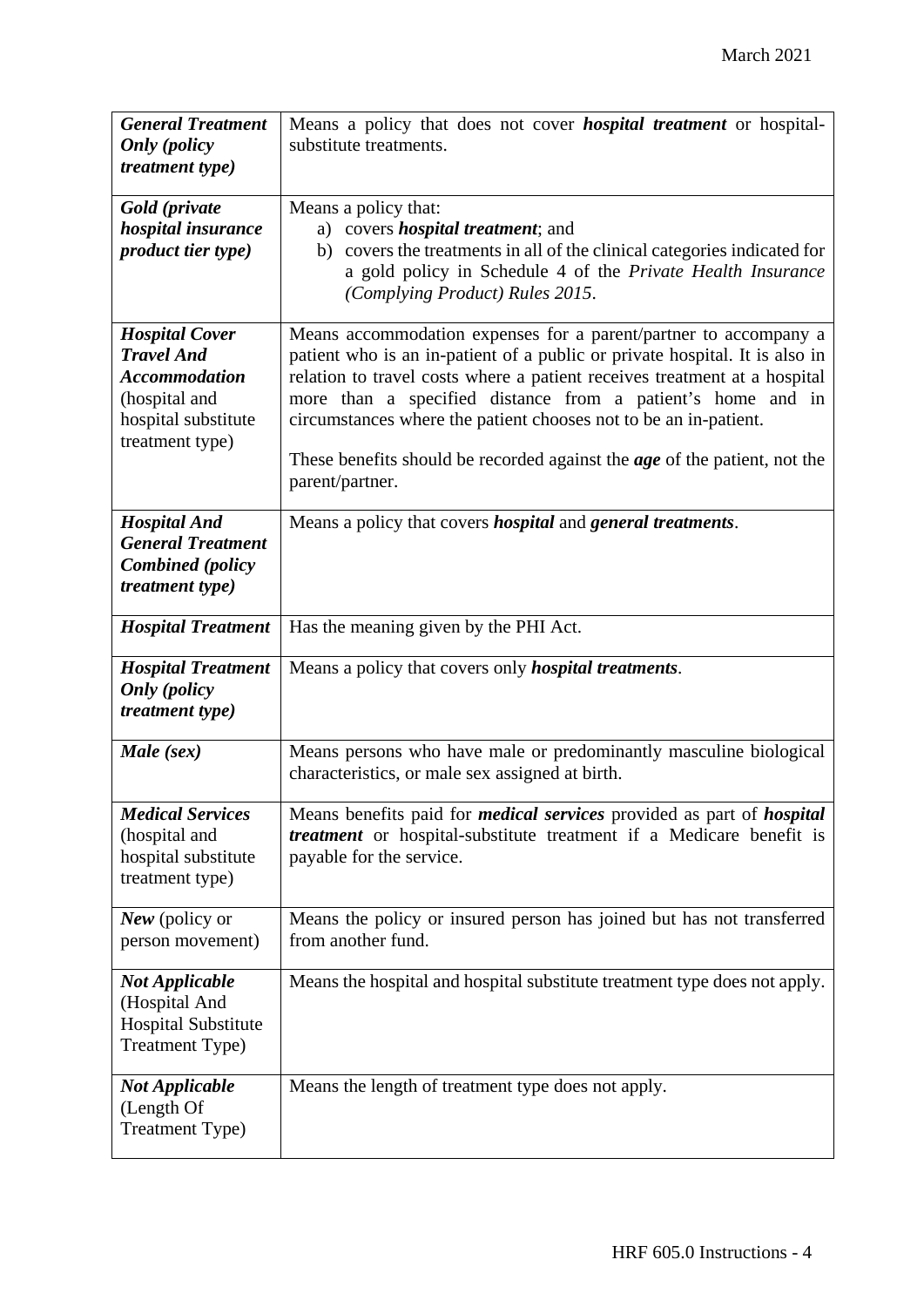| <b>Not Applicable</b><br>(private hospital)<br>type)                          | Means a public hospital or a hospital substitute facility.                                                                                                                                                                      |
|-------------------------------------------------------------------------------|---------------------------------------------------------------------------------------------------------------------------------------------------------------------------------------------------------------------------------|
| <b>Not Applicable</b><br>(private hospital<br>insurance product<br>tier type) | Means the private hospital insurance product tier type does not apply.                                                                                                                                                          |
| <b>Not Day</b> (private<br>hospital type)                                     | Means a private hospital that is licensed or otherwise permitted to<br>provide treatment that includes part of an overnight stay at a hospital.                                                                                 |
| <b>Not Stated Or</b><br><b>Inadequately</b><br>Described (sex)                | Means the sex of a person is not stated or is inadequately described.                                                                                                                                                           |
| Other (hospital and<br>hospital substitute<br>treatment type)                 | Means a treatment other than <i>Medical Services</i> , <i>Prosthetics</i> , or <i>Hospital</i><br><b>Cover Travel And Accommodation.</b>                                                                                        |
| Other (sex)                                                                   | Means persons who have mixed or non-binary biological characteristics<br>(if known), or a non-binary sex assigned at birth.                                                                                                     |
| Overnight (length<br>of treatment type)                                       | Means the treatment involves more than one day.                                                                                                                                                                                 |
| <b>Persons Movement</b><br>Count                                              | Means the count of insured persons movements.<br>Includes changes in the <i>policy cover type</i> .                                                                                                                             |
| <b>Policy</b>                                                                 | Means a health insurance policy.                                                                                                                                                                                                |
| <b>Policy Treatment</b><br><b>Type</b>                                        | Means the type of treatment covered by a policy. The <i>policy treatment</i><br>types are:<br><b>General Treatment Only;</b><br><b>Hospital And General Treatment Combined; and</b><br><b>Hospital Treatment Only.</b>          |
| <b>Policy Cover Type</b>                                                      | Means the type and number of people covered by a policy.<br>The <i>policy cover types</i> are:<br>Single;<br>Family;<br><b>Single Parent;</b><br>Couple;<br><b>Two Plus Persons No Adults; and</b><br><b>Three Plus Adults.</b> |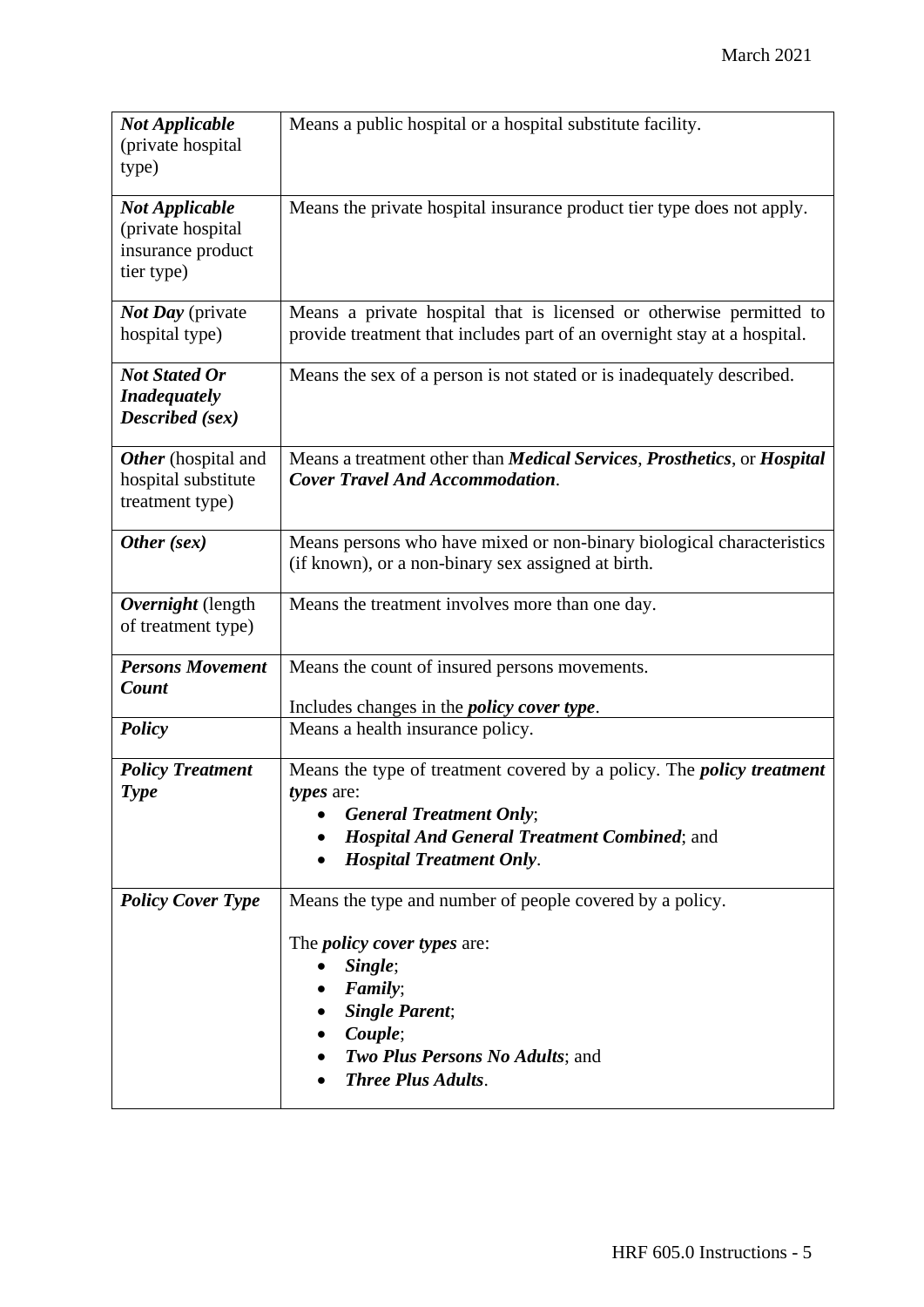| <b>Private Hospital</b><br><b>Insurance Product</b><br><b>Tier Type</b>         | Means the private hospital insurance product tiers as listed in Schedule<br>4 of the Private Health Insurance (Complying Product) Rules 2015.<br>The private hospital insurance product tier types are:<br>Basic;<br>$\bullet$<br><b>Bronze</b> ;<br>Silver; and<br>Gold.                                                                                                                                                                                                                                     |
|---------------------------------------------------------------------------------|---------------------------------------------------------------------------------------------------------------------------------------------------------------------------------------------------------------------------------------------------------------------------------------------------------------------------------------------------------------------------------------------------------------------------------------------------------------------------------------------------------------|
| <b>Prosthetics</b><br>(hospital and<br>hospital substitute<br>treatment type)   | Means a treatment related to prostheses of the kinds listed in the relevant<br>legislation.                                                                                                                                                                                                                                                                                                                                                                                                                   |
| Silver (private<br>hospital insurance<br>product tier type)                     | Means a policy that:<br>a) covers <i>hospital treatment</i> ;<br>covers at least the treatments in all of the clinical categories<br>b)<br>indicated for a silver policy in Schedule 4 of the Private Health<br>Insurance (Complying Product) Rules 2015; and<br>c) is not a <b>Gold</b> policy.                                                                                                                                                                                                              |
| <b>Sex</b>                                                                      | Means the distinction between <i>male</i> , <i>female</i> , and others who do not have<br>biological characteristics typically associated with either the male or<br>female sex.                                                                                                                                                                                                                                                                                                                              |
| Single (policy cover<br>type)                                                   | Means a policy under which only one person is insured.                                                                                                                                                                                                                                                                                                                                                                                                                                                        |
| <b>Single Parent</b><br>(policy cover type)                                     | Means a policy under which two or more people are insured, only one of<br>whom is an adult.                                                                                                                                                                                                                                                                                                                                                                                                                   |
| <b>Three Plus Adults</b><br>(policy cover type)                                 | Means a policy under which three or more people are insured, at least<br>three of whom are adults.                                                                                                                                                                                                                                                                                                                                                                                                            |
| <b>Transfer From</b><br><b>Another Fund</b><br>(policy or person<br>movement)   | Means the policy or insured person has transferred from another fund but<br>is not joining as a new fund member to private health insurance.                                                                                                                                                                                                                                                                                                                                                                  |
| <b>Transfer From</b><br><b>Another Policy</b><br>(policy or person<br>movement) | Means the policy or insured person has transferred from another <i>policy</i><br>treatment type with the same insurer.<br><b>Transfer from another policy refers to transfers between the treatment</b><br>types of <i>hospital treatment only</i> , <i>hospital treatment and general</i><br><i>treatment combined</i> and <i>general treatment only</i> . Note that a change in<br>the <i>policy cover type</i> (e.g. <i>single</i> to <i>couple</i> ) does not constitute a change<br>in treatment policy. |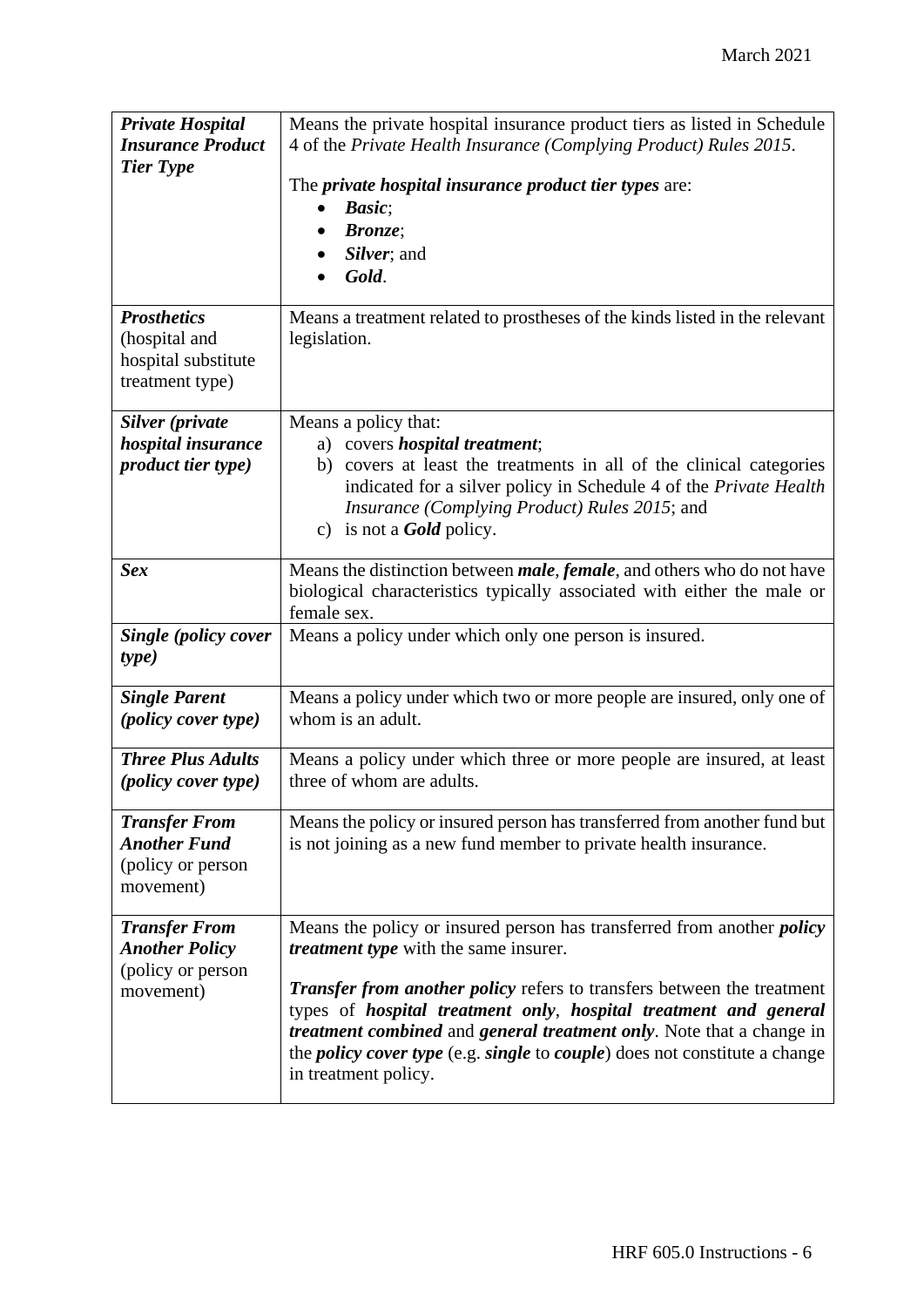| <b>Transfer From</b><br><b>Another State</b><br>(policy or person<br>movement) | Means the policy or insured person has transferred from another state<br>within the same fund.                                                                                                                                                                                                                                                                                                                                                                                     |
|--------------------------------------------------------------------------------|------------------------------------------------------------------------------------------------------------------------------------------------------------------------------------------------------------------------------------------------------------------------------------------------------------------------------------------------------------------------------------------------------------------------------------------------------------------------------------|
| <b>Transfer To</b><br><b>Another Policy</b><br>(policy or person<br>movement)  | Means the policy or insured person has transferred to another <i>policy</i><br><i>treatment type</i> with the same insurer.<br><b>Transfer to another policy refers to transfers between the treatment</b><br>types of hospital treatment only, hospital treatment and general<br>treatment combined and general treatment only. Note that a change in<br>the <i>policy cover type</i> (e.g. <i>single</i> to <i>couple</i> ) does not constitute a change<br>in treatment policy. |
| <b>Transfer To</b><br><b>Another State</b><br>(policy or person<br>movement)   | Means the policy or insured person has transferred to another state within<br>the same fund.                                                                                                                                                                                                                                                                                                                                                                                       |
| <b>Two Plus Persons</b><br><b>No Adults (policy</b><br>cover type)             | Means a policy under which two or more people are insured, none of<br>whom is an adult.                                                                                                                                                                                                                                                                                                                                                                                            |
| <b>Waiting Period</b>                                                          | The <i>waiting period</i> for a benefit under an insurance policy is the period:<br>1. starting at the time the person becomes insured under the policy;<br>and<br>2. ending at the time specified in policy;<br>during which the person is not entitled to the benefit.                                                                                                                                                                                                           |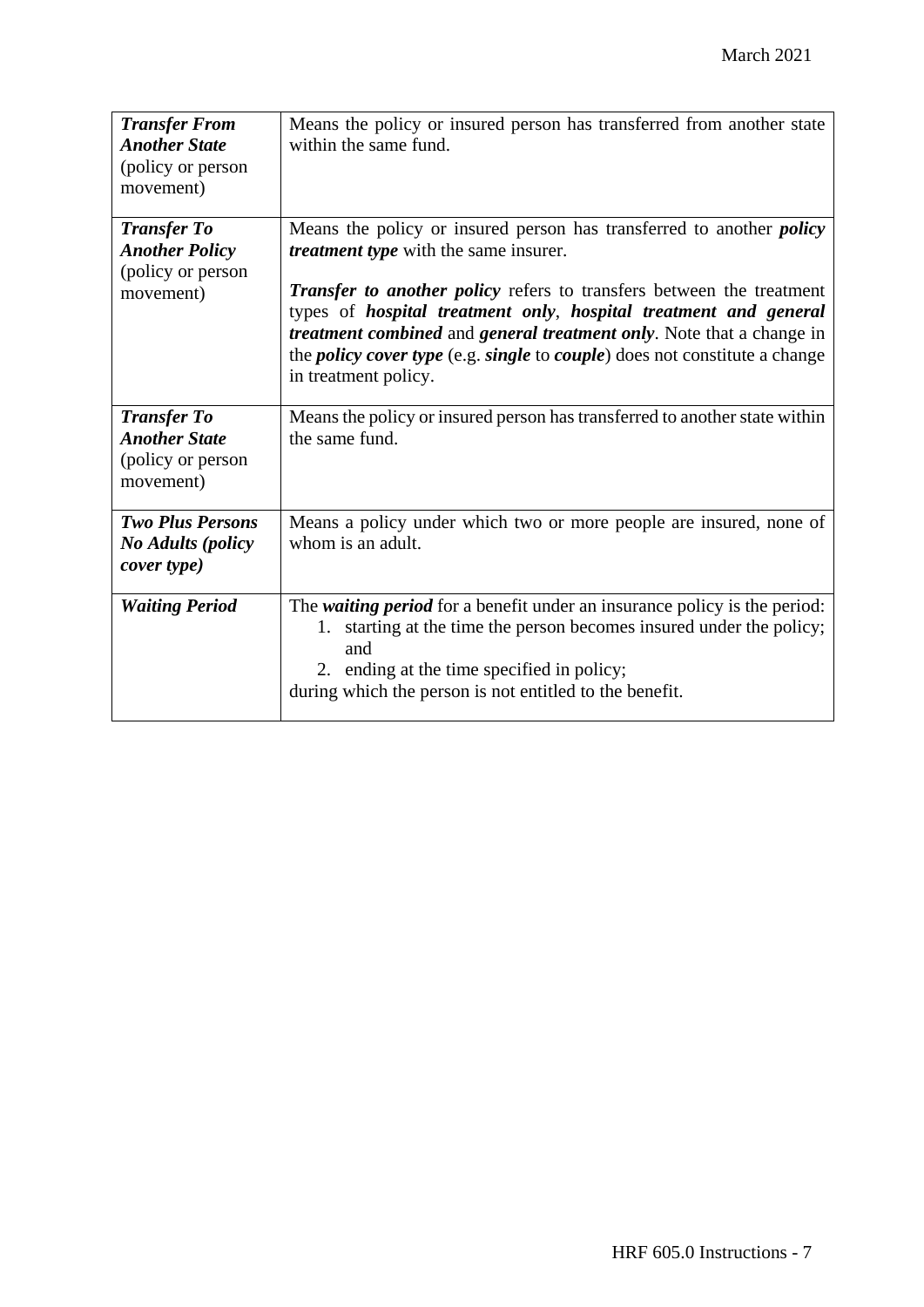## **Psychiatric care definitions**

| <b>Benefits Paid</b>   | The benefits paid amount under a psychiatric care waiting period                                                                                                                                                                                               |
|------------------------|----------------------------------------------------------------------------------------------------------------------------------------------------------------------------------------------------------------------------------------------------------------|
| <b>Amount</b>          | exemption means the total eligible benefits paid by the PHI for an episode                                                                                                                                                                                     |
|                        | that occurred during the two months waived period for the quarter.                                                                                                                                                                                             |
|                        |                                                                                                                                                                                                                                                                |
| <b>First Admission</b> | To be considered a first admission with psychiatric care waiting period<br>exemption, a first admission must have occurred within the first two<br>months of the upgrade and the person must have decided to use the once-<br>off exemption for the admission. |
| <b>Not Applicable</b>  | Means the admission type does not apply.                                                                                                                                                                                                                       |
| (Admission             |                                                                                                                                                                                                                                                                |
| Type)                  |                                                                                                                                                                                                                                                                |
|                        |                                                                                                                                                                                                                                                                |
| Psychiatric Care       | Report Yes if psychiatric care has been provided, otherwise report No.                                                                                                                                                                                         |
| Indicators             |                                                                                                                                                                                                                                                                |
|                        |                                                                                                                                                                                                                                                                |
| Psychiatric Care       | A psychiatric care waiting period exemption has been used if:                                                                                                                                                                                                  |
| <b>Waiting Period</b>  | a person transfers to a policy which provides higher benefits for                                                                                                                                                                                              |
| Exemption              | psychiatric treatment than the benefit for psychiatric treatment                                                                                                                                                                                               |
| <b>Types</b>           | under the old policy;                                                                                                                                                                                                                                          |
|                        | the person makes a claim under the new policy for psychiatric<br>$\bullet$                                                                                                                                                                                     |
|                        | treatment within the first two months following the product                                                                                                                                                                                                    |
|                        | upgrade; and                                                                                                                                                                                                                                                   |
|                        | the person decides to utilise the once-off exemption and receive                                                                                                                                                                                               |
|                        | higher benefits for that admission.                                                                                                                                                                                                                            |
|                        |                                                                                                                                                                                                                                                                |
|                        | A psychiatric care <i>waiting period</i> exemption is <i>not used</i> if all of the above                                                                                                                                                                      |
|                        | do not apply. If the <i>waiting period</i> exemption is not applicable, then report                                                                                                                                                                            |
|                        | not applicable.                                                                                                                                                                                                                                                |
|                        |                                                                                                                                                                                                                                                                |
| <b>Subsequent</b>      | Means subsequent admissions to a hospital for the same condition as the                                                                                                                                                                                        |
| <b>Admission</b>       | initial admission. To be considered a <i>subsequent admission</i> with waiting                                                                                                                                                                                 |
|                        | period exemption, a subsequent admission must have occurred within the                                                                                                                                                                                         |
|                        | waived period.                                                                                                                                                                                                                                                 |
|                        |                                                                                                                                                                                                                                                                |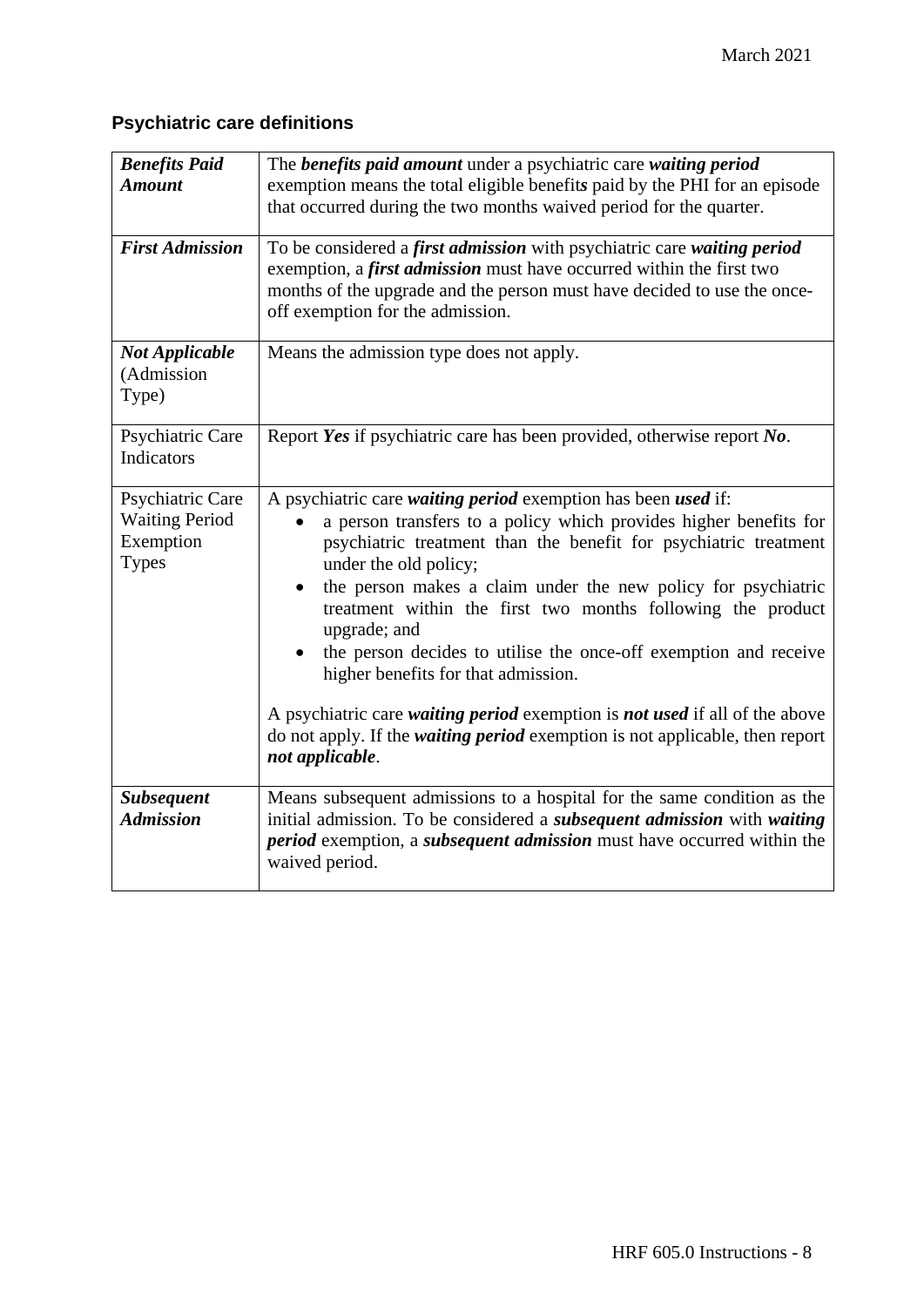## **Specific instructions**

## **Table 1: Movements of insured persons**

Report data as at the end of the *reporting period*.

|   | <b>Name</b>                   | Unique<br>identifier | <b>Applicable to:</b> | <b>Valid values</b>              | <b>Description</b>                                   |
|---|-------------------------------|----------------------|-----------------------|----------------------------------|------------------------------------------------------|
|   | <b>Persons Movement Count</b> | Y                    | All private health    | Whole numbers                    | Report the <i>persons movements count</i> during     |
|   |                               |                      | insurers              |                                  | the reporting period.                                |
| 2 | Sex                           | Y                    | All private health    | Female<br>$\bullet$              | Report according to the sex of the insured           |
|   |                               |                      | insurers              | <b>Male</b>                      | persons.                                             |
|   |                               |                      |                       | <b>Other</b>                     |                                                      |
|   |                               |                      |                       | <b>Not Stated Or</b>             |                                                      |
|   |                               |                      |                       | <b>Inadequately</b>              |                                                      |
|   |                               |                      |                       | <b>Described</b>                 |                                                      |
|   |                               |                      |                       |                                  |                                                      |
| 3 | Age                           | Y                    | All private health    | Whole numbers                    | Report the <i>age</i> of the insured persons.        |
|   |                               |                      | insurers              |                                  |                                                      |
| 4 | Policy Or Person Movement     | Y                    | All private health    | <b>Discontinued</b><br>$\bullet$ | Report the policy or person movement reason          |
|   | Reason Type                   |                      | insurers              | <b>New</b>                       | type.                                                |
|   |                               |                      |                       | <b>Transfer From</b>             |                                                      |
|   |                               |                      |                       | <b>Another Fund</b>              |                                                      |
|   |                               |                      |                       | <b>Transfer From</b><br>٠        |                                                      |
|   |                               |                      |                       | <b>Another Policy</b>            |                                                      |
|   |                               |                      |                       | <b>Transfer From</b>             |                                                      |
|   |                               |                      |                       | <b>Another State</b>             |                                                      |
|   |                               |                      |                       | <b>Transfer To Another</b>       |                                                      |
|   |                               |                      |                       | Policy                           |                                                      |
|   |                               |                      |                       | <b>Transfer To Another</b>       |                                                      |
|   |                               |                      |                       | <b>State</b>                     |                                                      |
| 5 | Private Hospital Insurance    | Y                    | All private health    | <b>Basic</b><br>$\bullet$        | Report the <i>private hospital insurance product</i> |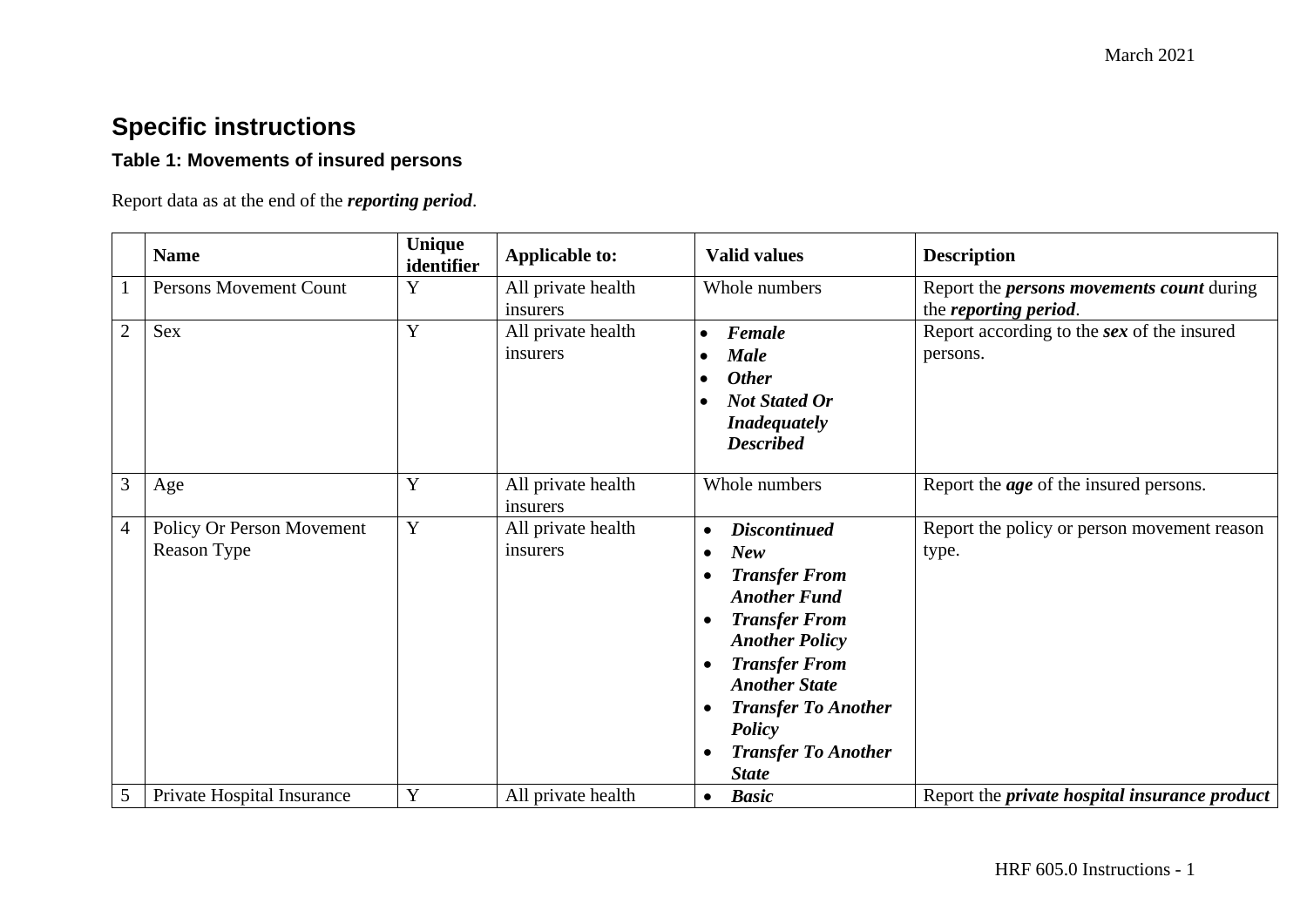|                | Product Tier Type               |   | insurers           | $\bullet$              | <b>Bronze</b><br><b>Silver</b> | tier type.                                     |
|----------------|---------------------------------|---|--------------------|------------------------|--------------------------------|------------------------------------------------|
|                |                                 |   |                    | $\bullet$<br>$\bullet$ | Gold                           |                                                |
|                |                                 |   |                    | $\bullet$              | <b>Not Applicable</b>          |                                                |
| 6              | <b>Policy Treatment Type</b>    | Y | All private health | $\bullet$              | <b>General Treatment</b>       | Report the <i>policy treatment type</i> .      |
|                |                                 |   | insurers           |                        | Only                           |                                                |
|                |                                 |   |                    | $\bullet$              | <b>Hospital And General</b>    |                                                |
|                |                                 |   |                    |                        | <b>Treatment Combined</b>      |                                                |
|                |                                 |   |                    | $\bullet$              | <b>Hospital Treatment</b>      |                                                |
|                |                                 |   |                    |                        | Only                           |                                                |
| $\overline{7}$ | Geography                       | Y | All private health | $\bullet$              | Wales<br><b>New</b><br>South   | Report the relevant geographical area.         |
|                |                                 |   | insurers           |                        | (NSW)                          |                                                |
|                |                                 |   |                    | $\bullet$              | Victoria (VIC)                 |                                                |
|                |                                 |   |                    | $\bullet$              | Queensland (QLD)               |                                                |
|                |                                 |   |                    | $\bullet$              | South Australia (SA)           |                                                |
|                |                                 |   |                    |                        | Australia<br>Western<br>(WA)   |                                                |
|                |                                 |   |                    | $\bullet$              | Tasmania (TAS)                 |                                                |
|                |                                 |   |                    | $\bullet$              | Australian<br>Capital          |                                                |
|                |                                 |   |                    |                        | Territory (ACT)                |                                                |
|                |                                 |   |                    | $\bullet$              | Northern<br>Territory          |                                                |
|                |                                 |   |                    |                        | (NT)                           |                                                |
| $8\,$          | <b>Psychiatric Care Waiting</b> | Y | All private health | $\bullet$              | <b>Used</b>                    | Report whether a psychiatric care waiting      |
|                | Period Exemption Type           |   | insurers           | $\bullet$              | Not Used                       | <i>period</i> exemption has been <i>used</i> . |
|                |                                 |   |                    | $\bullet$              | <b>Not Applicable</b>          |                                                |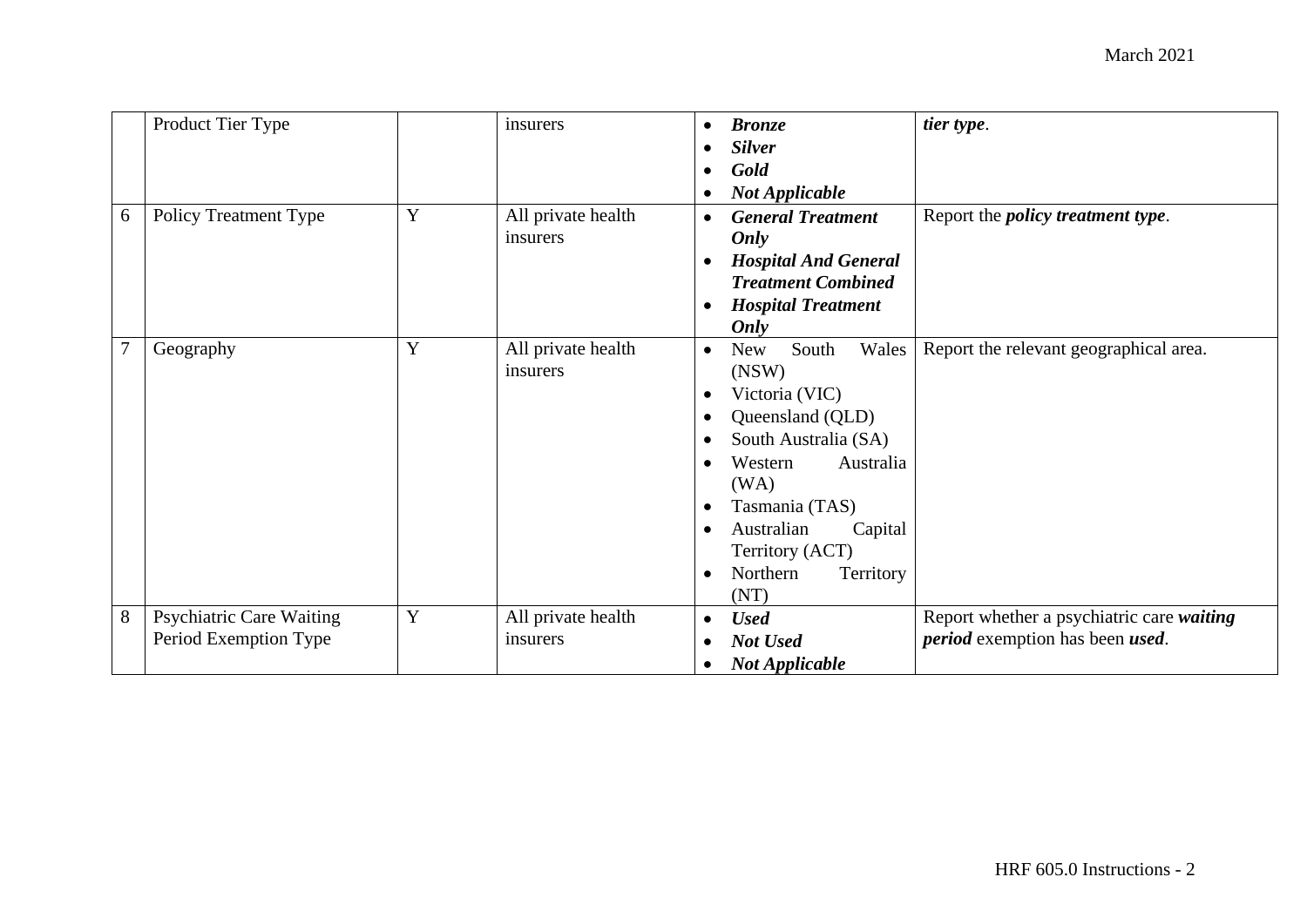## **Table 2: Insured persons**

Report data as at the last day of the *reporting period*.

|                | <b>Name</b>                                     | Unique<br>identifier | <b>Applicable to:</b>          | <b>Valid values</b>                                                                                                                                            | <b>Description</b>                                                                         |
|----------------|-------------------------------------------------|----------------------|--------------------------------|----------------------------------------------------------------------------------------------------------------------------------------------------------------|--------------------------------------------------------------------------------------------|
|                | <b>Insured Person Count</b>                     |                      | All private health<br>insurers | Whole numbers                                                                                                                                                  | Report the count of insured persons as at the<br>last day of the <i>reporting period</i> . |
| $\overline{2}$ | Sex                                             | Y                    | All private health<br>insurers | $\bullet$ Female<br><b>Male</b><br>$\bullet$<br><b>Other</b><br>$\bullet$<br><b>Not Stated Or</b><br><b>Inadequately</b><br><b>Described</b>                   | Report according to the sex of the insured<br>persons.                                     |
| 3              | Age                                             | Y                    | All private health<br>insurers | Whole numbers                                                                                                                                                  | Report the <i>age</i> of the insured persons.                                              |
| $\overline{4}$ | Private Hospital Insurance<br>Product Tier Type | Y                    | All private health<br>insurers | <b>Basic</b><br>$\bullet$<br><b>Bronze</b><br><b>Silver</b><br>Gold<br>$\bullet$<br><b>Not Applicable</b><br>$\bullet$                                         | Report the <i>private</i> hospital insurance product<br>tier type.                         |
| 5              | Policy Cover Type                               | Y                    | All private health<br>insurers | <b>Single</b><br>$\bullet$<br>Family<br><b>Single Parent</b><br>Couple<br><b>Two Plus Persons No</b><br><b>Adults</b><br><b>Three Plus Adults</b><br>$\bullet$ | Report the <i>policy cover type</i> .                                                      |
| 6              | <b>Policy Treatment Type</b>                    | Y                    | All private health<br>insurers | <b>General Treatment</b><br>$\bullet$<br>Only                                                                                                                  | Report the <i>policy treatment type</i> .                                                  |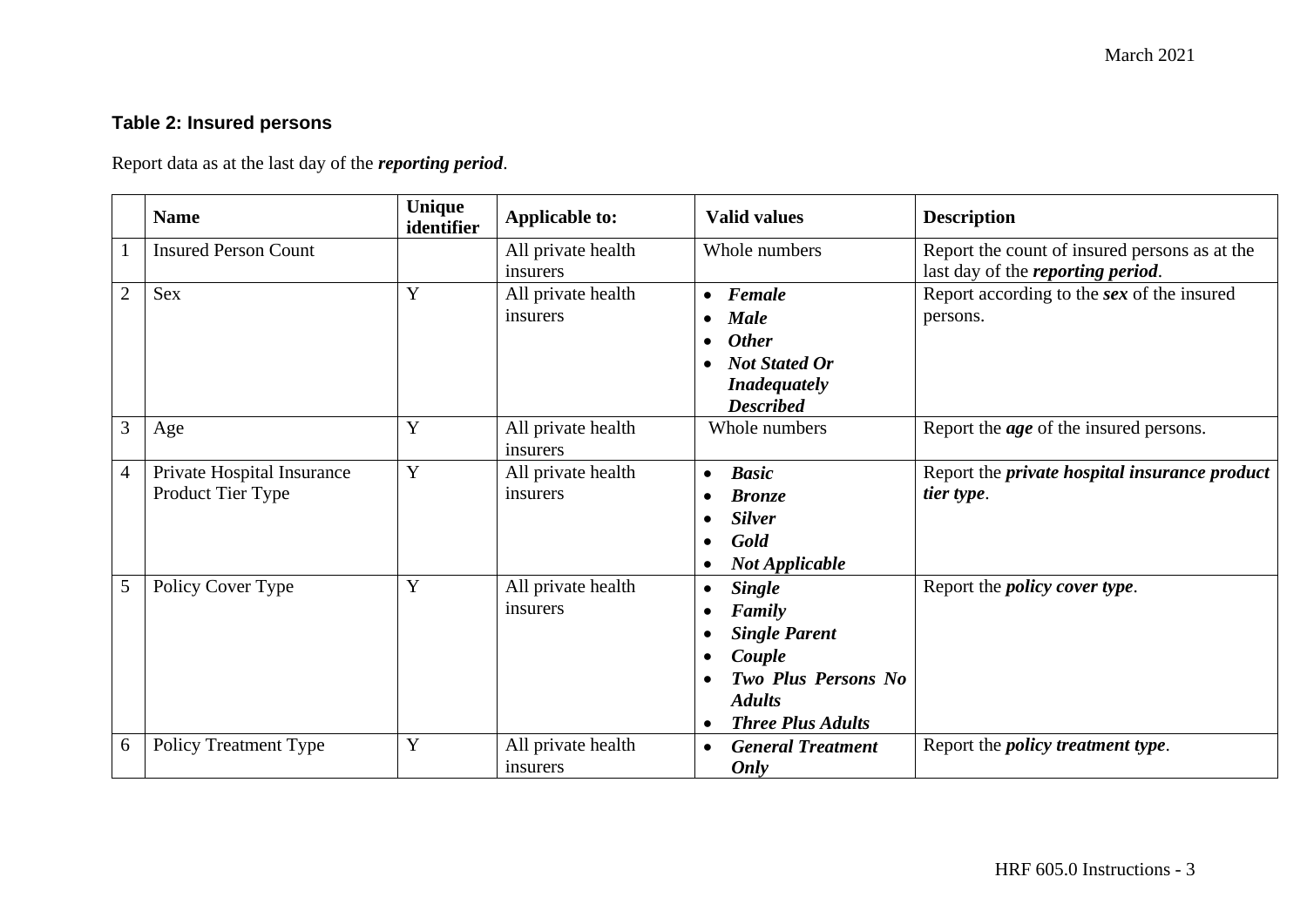|    |                                                          |   |                                | <b>Hospital And General</b><br>$\bullet$<br><b>Treatment Combined</b><br><b>Hospital Treatment</b><br>Only                                                                                    |                                                                                             |
|----|----------------------------------------------------------|---|--------------------------------|-----------------------------------------------------------------------------------------------------------------------------------------------------------------------------------------------|---------------------------------------------------------------------------------------------|
|    | <b>Excess Amount</b>                                     | Y | All private health<br>insurers | Dollar amount                                                                                                                                                                                 | Report the value of the excess amount.                                                      |
| 8  | Age Based Discount Percent                               | Y | All private health<br>insurers | 2%<br>$\bullet$<br>4%<br>$\bullet$<br>6%<br>8%<br>$\bullet$<br>10%<br>$\bullet$<br><b>Not Applicable</b><br>$\bullet$                                                                         | Report the age-based discount percent as a<br>percentage.                                   |
| 9  | Geography                                                | Y | All private health<br>insurers | <b>NSW</b><br>$\bullet$<br><b>VIC</b><br>$\bullet$<br>QLD<br>$\bullet$<br><b>SA</b><br>$\bullet$<br><b>WA</b><br><b>TAS</b><br>$\bullet$<br><b>ACT</b><br>$\bullet$<br><b>NT</b><br>$\bullet$ | Report the relevant geographical area.                                                      |
| 10 | <b>Psychiatric Care Waiting</b><br>Period Exemption Type | Y | All private health<br>insurers | <b>Used</b><br>$\bullet$<br>Not Used<br><b>Not Applicable</b><br>$\bullet$                                                                                                                    | Report whether a psychiatric care waiting<br><i>period</i> exemption has been <i>used</i> . |

## **Table 3: Policies**

Report data as at the last day of the *reporting period*.

| Name                | Jnique<br>identifier | Applicable to:     | √alid values<br>$\mathbf{r}$ | <b>Description</b>                                  |
|---------------------|----------------------|--------------------|------------------------------|-----------------------------------------------------|
| Policy $C$<br>Count |                      | All private health | Whole numbers                | Report the policy<br>or count as at the last day of |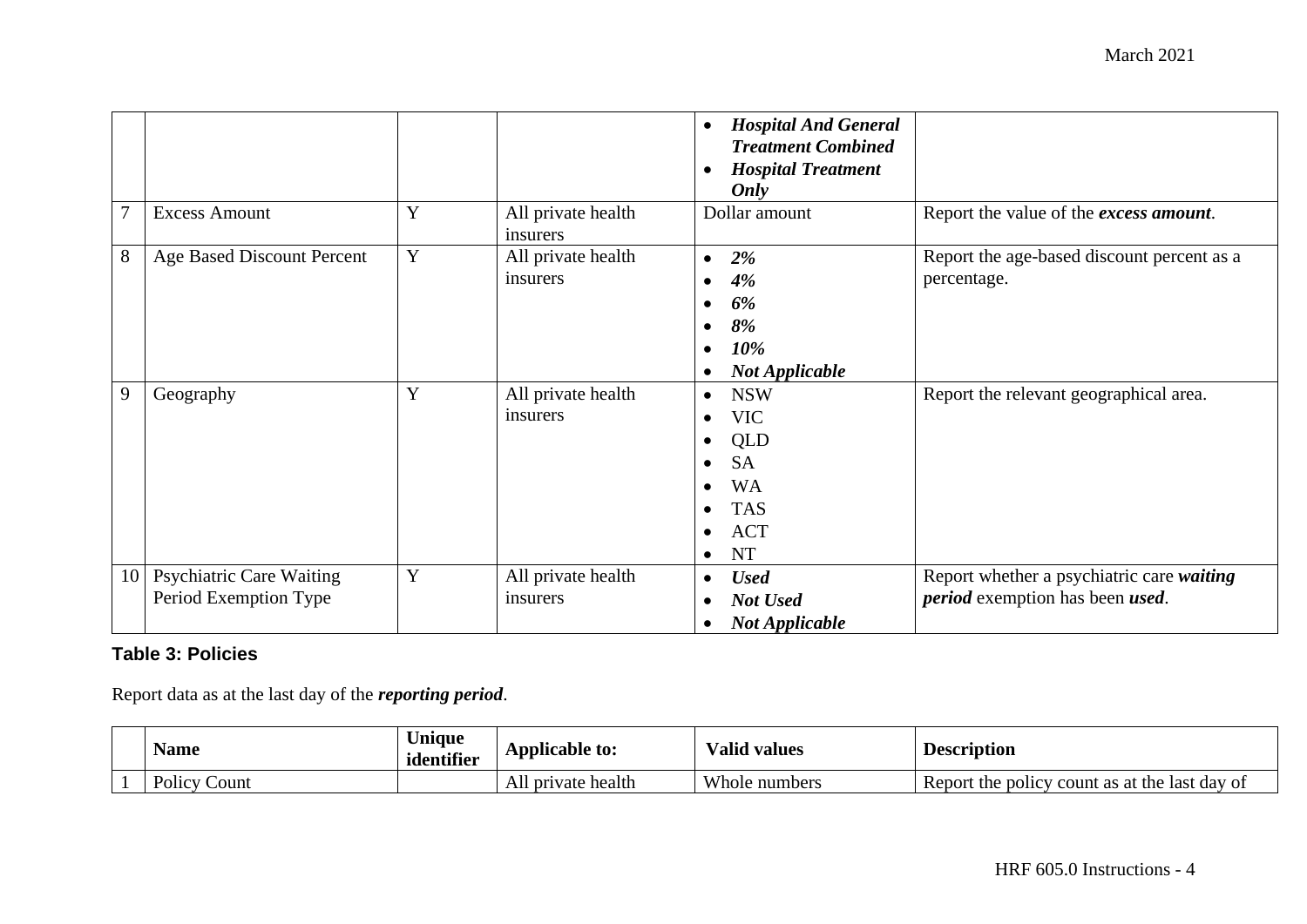|                |                                                 |   | insurers                       |                                                                                                                                                             | the reporting period.                                  |
|----------------|-------------------------------------------------|---|--------------------------------|-------------------------------------------------------------------------------------------------------------------------------------------------------------|--------------------------------------------------------|
| $\mathbf{2}$   | Private Hospital Insurance<br>Product Tier Type | Y | All private health<br>insurers | <b>Basic</b><br>$\bullet$<br><b>Bronze</b><br><b>Silver</b><br>Gold<br><b>Not Applicable</b>                                                                | Report the private hospital insurance product<br>tier. |
| 3              | Policy Cover Type                               | Y | All private health<br>insurers | <b>Single</b><br>$\bullet$<br>Family<br><b>Single Parent</b><br>Couple<br><b>Two Plus Persons No</b><br><b>Adults</b><br><b>Three Plus Adults</b>           | Report the <i>policy cover type</i> .                  |
| $\overline{4}$ | <b>Policy Treatment Type</b>                    | Y | All private health<br>insurers | <b>General Treatment</b><br>$\bullet$<br>Only<br><b>Hospital And General</b><br><b>Treatment Combined</b><br><b>Hospital Treatment</b><br>$\bullet$<br>Only | Report the <i>policy treatment type</i> .              |
| 5              | <b>Excess Amount</b>                            | Y | All private health<br>insurers | Dollar amount                                                                                                                                               | Report the value of the excess amount.                 |
| 6              | Geography                                       | Y | All private health<br>insurers | <b>NSW</b><br>$\bullet$<br><b>VIC</b><br>QLD<br><b>SA</b><br><b>WA</b><br><b>TAS</b><br><b>ACT</b><br><b>NT</b><br>$\bullet$                                | Report the relevant geographical area.                 |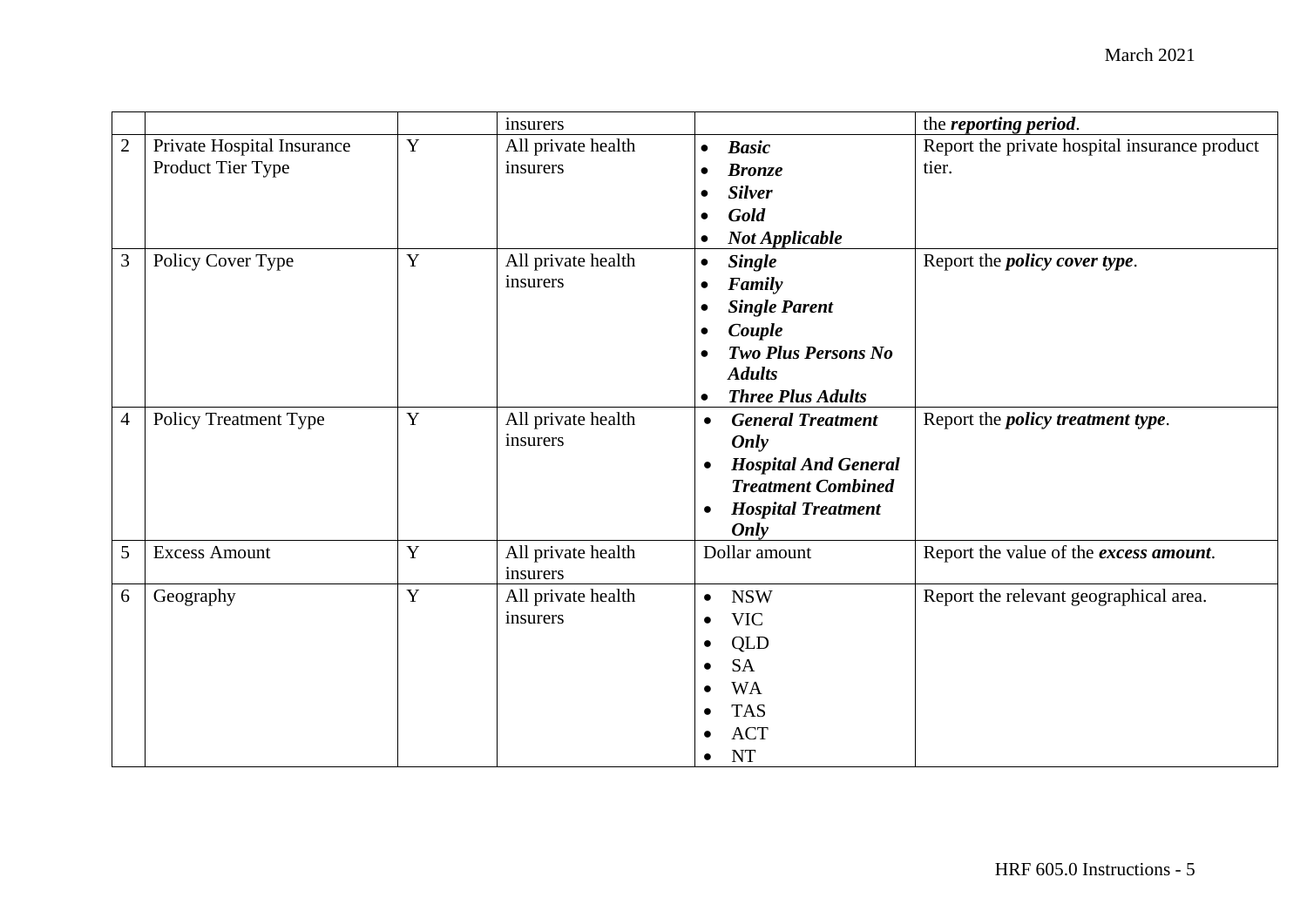## **Table 4: Hospital services, benefits, fees charged, treatment days and episodes**

Report data as at the last day of the *reporting period*.

|                | <b>Name</b>                      | Unique<br>identifier | <b>Applicable to:</b> | <b>Valid values</b>                       | <b>Description</b>                            |
|----------------|----------------------------------|----------------------|-----------------------|-------------------------------------------|-----------------------------------------------|
|                | Services Count                   |                      | All private health    | Whole numbers                             | Report the count of services during the       |
|                |                                  |                      | insurers              |                                           | reporting period.                             |
| $\overline{2}$ | <b>Benefits Paid Amount</b>      |                      | All private health    | Dollar amount                             | Report the value of benefits paid during the  |
|                |                                  |                      | insurers              |                                           | reporting period.                             |
| 3              | Fees Charged Amount              |                      | All private health    | Dollar amount                             | Report the value of fees charged during the   |
|                |                                  |                      | insurers              |                                           | reporting period.                             |
| $\overline{4}$ | <b>Treatment Days Count</b>      |                      | All private health    | Whole numbers                             | Report the count of treatment days during the |
|                |                                  |                      | insurers              |                                           | reporting period.                             |
| 5              | Episode Count                    |                      | All private health    | Whole numbers                             | Report the count of episodes during the       |
|                |                                  |                      | insurers              |                                           | reporting period.                             |
| 6              | Age                              | Y                    | All private health    | Whole numbers                             | Report the <i>age</i> of the insured persons. |
|                |                                  |                      | insurers              |                                           |                                               |
| 7              | <b>Hospital And Hospital</b>     | Y                    | All private health    | <b>Medical Services</b><br>$\bullet$      | Report the hospital and hospital substitute   |
|                | <b>Substitute Treatment Type</b> |                      | insurers              | <b>Other</b><br>$\bullet$                 | treatment type.                               |
|                |                                  |                      |                       | <b>Prosthetics</b>                        |                                               |
|                |                                  |                      |                       | <b>Hospital Cover Travel</b><br>$\bullet$ |                                               |
|                |                                  |                      |                       | <b>And Accommodation</b>                  |                                               |
|                |                                  |                      |                       | <b>Not Applicable</b><br>$\bullet$        |                                               |
| 8              | Psychiatric Care Indicator       | Y                    | All private health    | Yes<br>$\bullet$                          | Report whether psychiatric care has been      |
|                |                                  |                      | insurers              | N <sub>o</sub><br>$\bullet$               | provided.                                     |
| 9              | Geography                        | Y                    | All private health    | <b>NSW</b><br>$\bullet$                   | Report the relevant geographical area.        |
|                |                                  |                      | insurers              | <b>VIC</b><br>$\bullet$                   |                                               |
|                |                                  |                      |                       | <b>QLD</b><br>٠                           |                                               |
|                |                                  |                      |                       | <b>SA</b>                                 |                                               |
|                |                                  |                      |                       | <b>WA</b><br>$\bullet$                    |                                               |